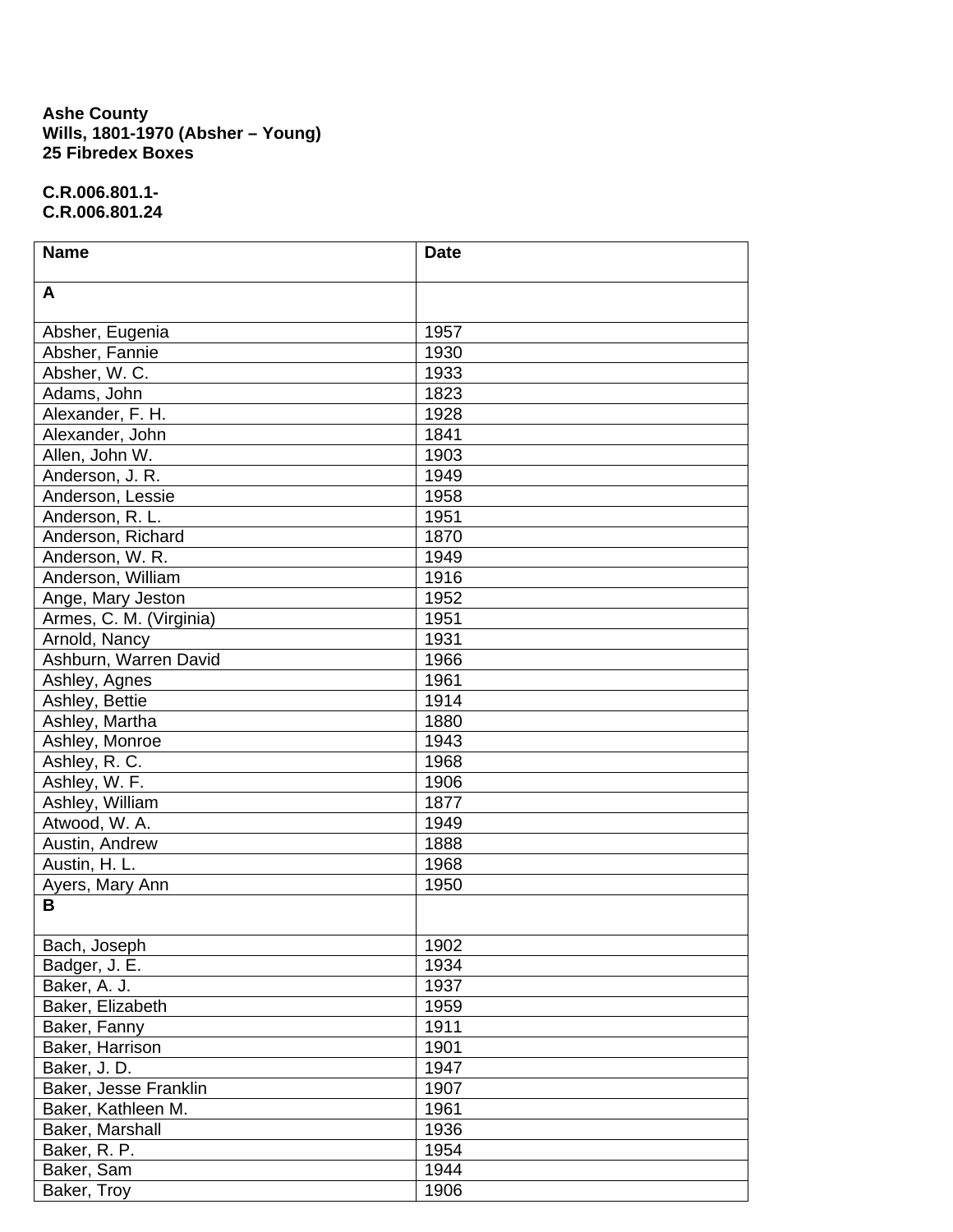| <b>Name</b>               | <b>Date</b>            |
|---------------------------|------------------------|
|                           |                        |
| Baker, William            | 1870                   |
| Baldwin, Etta Jane        | 1942                   |
| Baldwin, F. H.            | 1932                   |
| Baldwin, Glenn            | 1965                   |
| Baldwin, Jacob            | 1856                   |
| Baldwin, John             | 1913                   |
| Baldwin, William          | 1898                   |
| Ballou, Iona Shugard      | 1967                   |
| Ballow, N. B.             | 1897                   |
| Ballow, Sarah             | 1903                   |
| Ballow, Susan             | 1887                   |
| Bard, America             | 1938                   |
| Bard, John                | 1931                   |
| Bare, Alex                | 1962                   |
| Bare, Ann                 | 1945                   |
| Bare, Dewey               | 1970                   |
| and Flora Ola Bare        |                        |
| Bare, Don C.              | 1968                   |
| Bare, Elias, Sr.          | 1881                   |
| Bare, Ernest              | 1966                   |
| Bare, Felix               | 1955                   |
| Bare, Foster              | 1932                   |
| Bare, George W.           | 1955                   |
| <b>Bare, Hamilton</b>     | 1916                   |
| Bare, Henry               | 1895                   |
| Bare, Henry, Sr.          | 1884                   |
| Bare, Hiram               | 1958                   |
|                           |                        |
| Bare, Jacob               | 1865                   |
| Bare, Jennie              | 1940                   |
| Bare, Jesse, Sr.          | 1929                   |
| Bare, Lee A.              | 1943                   |
| Bare, Maggie              | 1966                   |
| Bare, Mary Jane           | 1946                   |
| Bare, N. L.               | 1943                   |
| Bare, Newton              | 1933<br>(1930 Codicil) |
| Bare, Preston             | 1951                   |
| Bare, W. H. (William) and | 1965                   |
| Ruth S. Bare              |                        |
| Bare, W. T.               | 1954                   |
| Bare, Will (Wm.)          | 1961                   |
| Barker, Ambrose           | 1906                   |
| Barker, Ambrose           | 1909                   |
| Barker, Eli J.            | 1914                   |
| Barker, J. M. (Tennessee) | 1944                   |
| Barker, James M., Jr.     | 1951                   |
| Barker, Reece C.          | 1967                   |
| Barker, T. C.             | 1950                   |
| Barker, W. F.             | 1943                   |
| Barlow, Lola              | 1951                   |
| Barlow, W. H.             | 1934                   |
| Barr, F.                  | 1942                   |
| Barr, Robert C.           | 1965                   |
| Bartley, Nervy Jane       | 1912                   |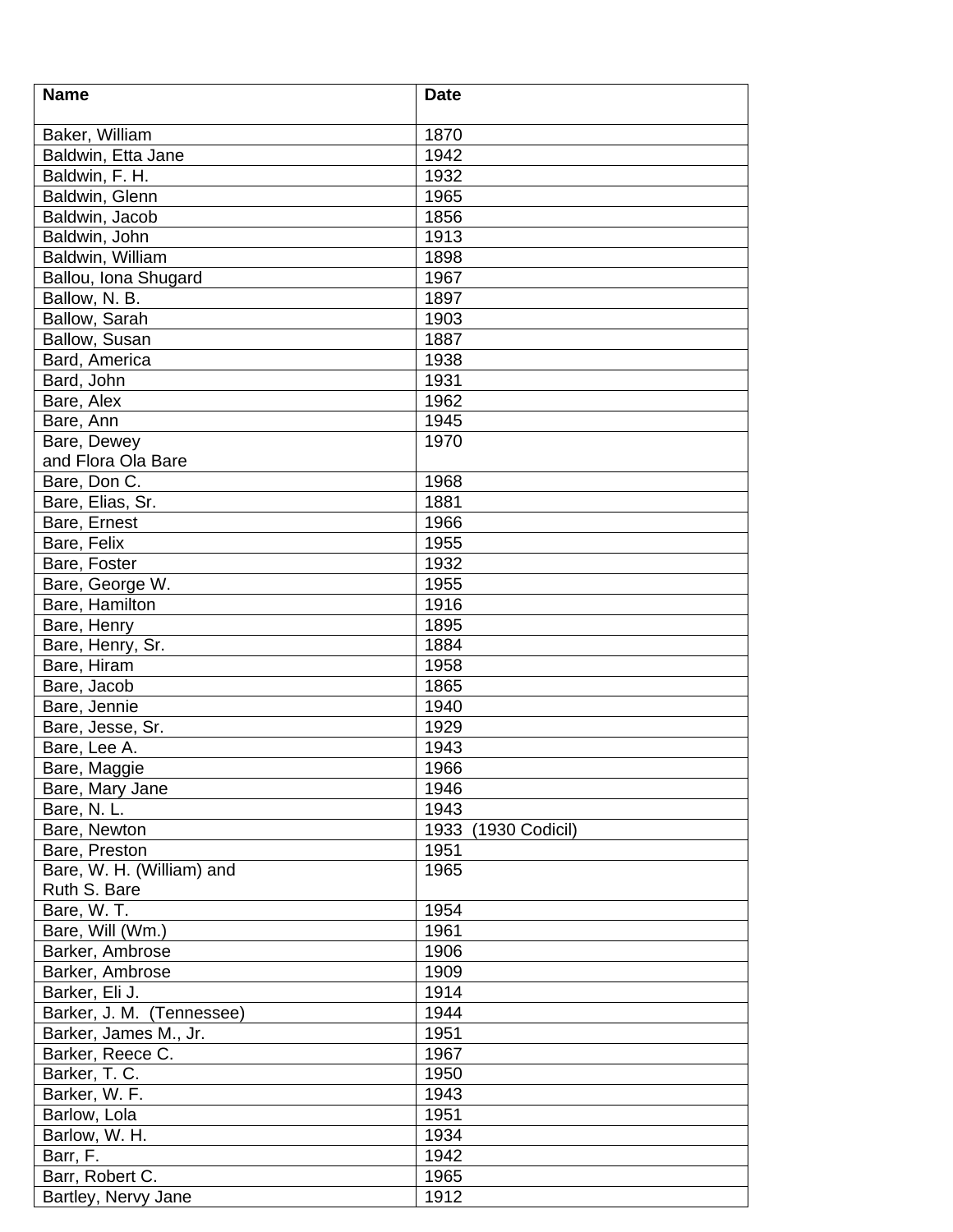| <b>Name</b>                | <b>Date</b> |
|----------------------------|-------------|
|                            |             |
| Barton, J. H., Dr.         | 1918        |
| Bass, Edward, Sr.          | 1845        |
| Beecher, Arnold            | 1966        |
| Beroth, V. M.              | 1965        |
| Beshears, Thomas Gene      | 1963        |
| Biggs, Benjamin and Lydia  | 1893        |
| Black, Elizabeth           | 1930        |
| Black, Isabella M.         | 1908        |
| Black, John M.             | 1907        |
| Black, Walter              | 1955        |
| Blackburn, Elisabeth       | 1804        |
| Blackburn, George W.       | 1910        |
| Blackburn, Hamilton B.     | 1892        |
| Blackburn, Ina             | 1955        |
| Blackburn, J. F.           | 1953        |
| <b>Blevins, Armstrong</b>  | 1868        |
| Blevins, Carl L.           | 1964        |
| Blevins, Claude L.         | 1964        |
| <b>Blevins, Daniel</b>     | 1885        |
| Blevins, David L.          | 1951        |
| Blevins, Jackson           | 1903        |
| Blevins, Jacob             | 1903        |
| Blevins, Janice            | 1955        |
| Blevins, Jehu              | 1899        |
| Blevins, Jessey (Jesse) F. | 1934        |
| Blevins, Lee R.            | 1920        |
| Blevins, Malissa DeBoard   | 1963        |
| Blevins, Mary              | 1955        |
| Blevins, Owen              | 1918        |
| Blevins, Poindexter        | 1954        |
|                            |             |
| Blevins, R. D.             | 1905        |
| Blevins, Roby and          | 1953        |
| <b>Elizabeth Blevins</b>   |             |
| Blevins, Rush F.           | 1933        |
| (Maryland)                 |             |
| Blevins, Wells             | 1901        |
| Blevins, Wells, Sr.        | 1840        |
| Bougess, Toliver R.        | 1929        |
| Bovie, Thomas C.           | 1969        |
| Bower, George              | 1899        |
| Bower, John                | 1838        |
| Bower, Louisa              | 1905        |
| Bowers, Peter              | 1836        |
| Bowers, Robert Claude      | 1966        |
| Bowie, J. C.               | 1947        |
| Bowie, Jean D.             | 1967        |
| Bowie, Thomas C., Jr.      | 1970        |
| Boyd, Lizzie Settle        | 1962        |
| Boyden, Nathaniel          | 1873        |
| Bradshaw, Howard Holt      | 1969        |
| Brinegar, Calvin           | 1917        |
| Brinegar, J. R.            | 1948        |
| Bringar, Calvin            | 1917        |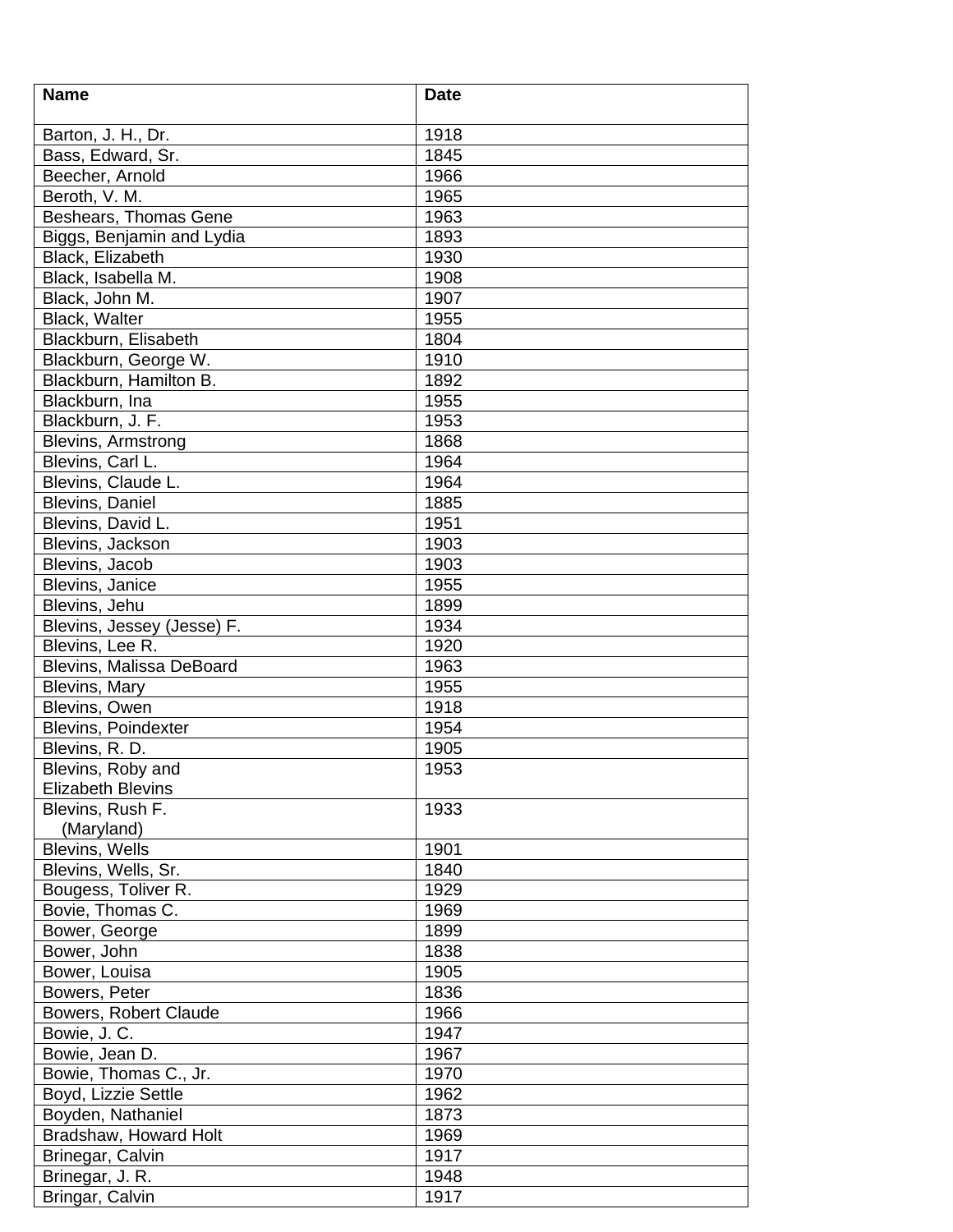| <b>Name</b>             | <b>Date</b> |
|-------------------------|-------------|
|                         |             |
| Brooks, David           | 1873        |
| Brooks, G. W.           | 1913        |
| Brooks, J. F.           | 1945        |
| Brooks, N. L.           | 1934        |
| Brooks, Polly           | 1874        |
| Brooks, Sadie E.        | 1933        |
| Brooks, Sarah E.        | 1937        |
| Brooks, Sentleger       | 1896        |
| Brooks, Thomas, Sr.     | 1861        |
| Brown, James            | 1850        |
| Brown, Joseph           | 1830        |
| Brown, Major Elehue     | 1962        |
| Brown, Polly            | 1838        |
| Brown, Thomas           | 1833        |
| Brown, William          | 1800        |
| Brown, William          | 1873        |
| Brown, William          | 1876        |
| Bryan, G. H.            | 1860        |
| Bunyard, James Beal     | 1817        |
| Burgess, D. H.          | 1942        |
| Burgess, Hugh L.        | 1898        |
| Burgess, Sanders        | 1886        |
| Burkett, Catherine      | 1888        |
| Burkett, Christian      | 1854        |
| Burkett, David          | 1968        |
| Burkett, Lelia M.       | 1968        |
| Burkett, R. M. and      | 1952        |
| <b>Bashie Burkett</b>   |             |
| Burkett, William F.     | 1934        |
| C                       |             |
|                         |             |
| Calhoun, Barney H.      | 1906        |
| Call, W. B.             | 1916        |
| Calloway, Belva         | 1965        |
| Calloway, George        | 1910        |
| Calloway, O. J.         | 1955        |
| Calloway, Thomas J.     | 1885        |
| Calloway, Thomas S.     | 1889        |
| Calloway, W. N.         | 1935        |
| Campbell, Frank         | 1961        |
| Campbell, James D.      | 1967        |
| Carson, Callie          | 1967        |
| Carson, Ella            | 1920        |
| Carson, John H.         | 1902        |
| Carson, John M.         | 1898        |
| Carson, Matthew         | 1959        |
| Castle, Nancy           | 1902        |
| Catron, C. W.           | 1956        |
| Catron, Walter Binkley  | 1947        |
| (Virginia)              |             |
| Catron, Walter Brinkley | 1941        |
| Caudill, J. W.          | 1939        |
| Caudill, M. L. (Mrs.)   | 1947        |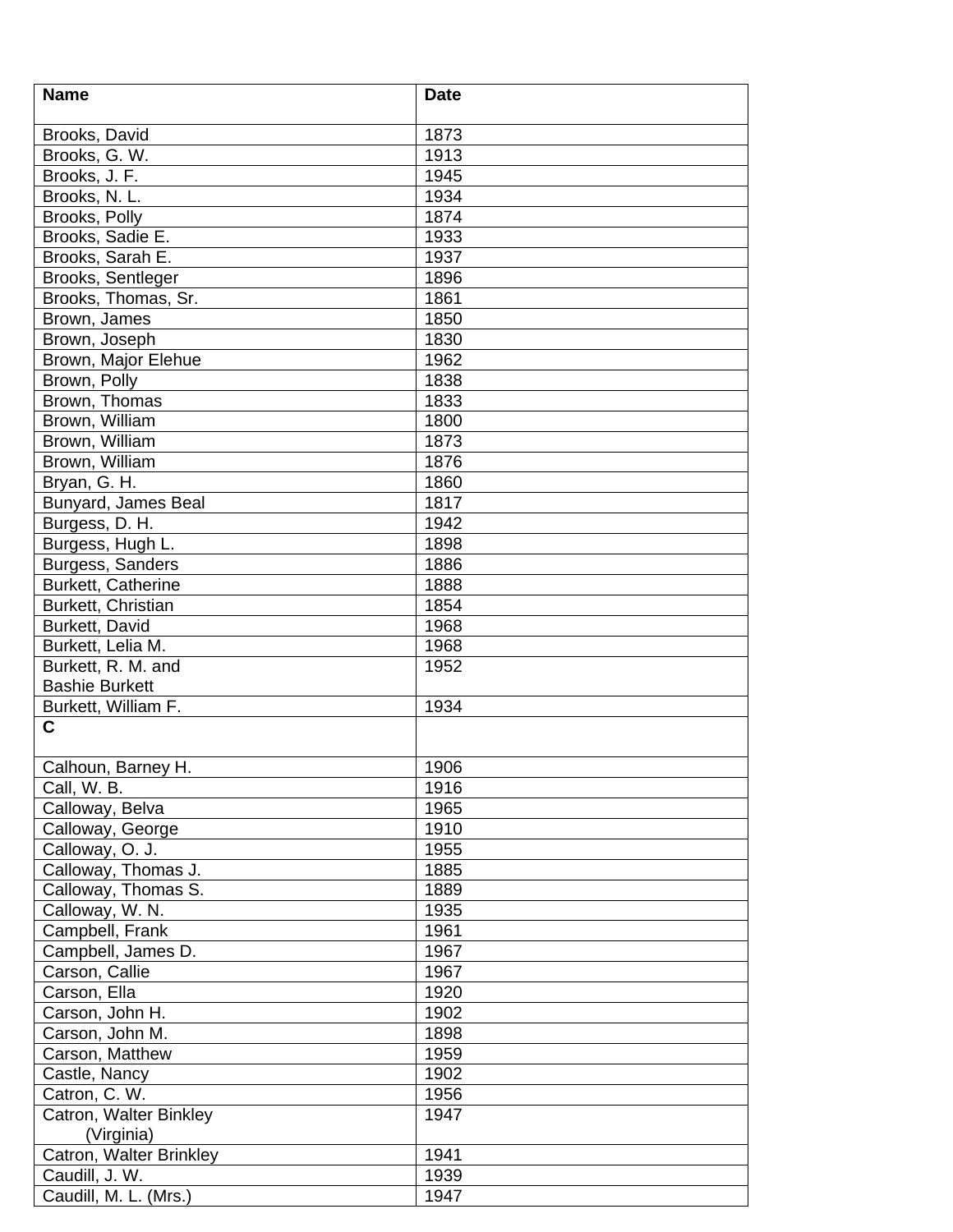| <b>Name</b>           | <b>Date</b> |
|-----------------------|-------------|
|                       |             |
| Cearley, J. M.        | 1958        |
| Cearley, James        | 1968        |
| Cearley, John         | 1929        |
| Chambers, Henry       | 1812        |
| Cheek, W. G.          | 1938        |
| Childers, Hiram       | 1893        |
| Choat, Sabret         | 1821        |
| Church, A. H.         | 1965        |
| Church, John          | 1901        |
| Church, Sallie        | 1953        |
| Church, Wiley         | 1897        |
| Clampet, George       | 1835        |
| Clark E. Harry        | 1934        |
| Clark, Harry E.       | 1934        |
| Clark, Harvey         | 1933        |
| Clark, Harvey         | 1947        |
| Clark, Mary           | 1962        |
| Clark, W. G.          | 1938        |
| Clawson, Asey         | 1837        |
| Coldiron, A. P.       | 1909        |
| Coldiron, C. L.       | 1951        |
| Coldiron, Carl F.     | 1962        |
| Coldiron, John        | 1951        |
| Coldiron, Lester      | 1969        |
| Colvard, Howard M.    | 1965        |
| Colvard, J. H.        | 1948        |
| Colvard, Malinda      | 1904        |
| Combs, Alfred         | 1918        |
| Combs, Elizabeth D.   | 1965        |
| Combs, Jackson        | 1917        |
| Combs, Tilda          | 1932        |
| Cook, Adam            | 1817        |
| Cook, Charles W.      | 1895        |
| Cook, I. M.           | 1970        |
| Cook, Michael, Sr.    | 1844        |
| Cooper, A. S., Sr.    | 1936        |
| Cooper, Annie P.      | 1936        |
| Council, Jordan, Sr.  | 1839        |
| Cowles, Calvin Duvall | 1943        |
| Cowles, Calvin J.     | 1916        |
| Cox, A. L.            | 1964        |
| Cox, A. R.            | 1935        |
| Cox, America          | 1963        |
| Cox, Cora L.          | 1901        |
| Cox, John G.          | 1965        |
| Cox, William          | 1878        |
| Crouse, Henry         | 1934        |
| Crows, John           | 1858        |
| Crysel, Venie         | 1900        |
| D                     |             |
| Dancy, A. C.          | 1949        |
| Dancy, Carrie         | 1964        |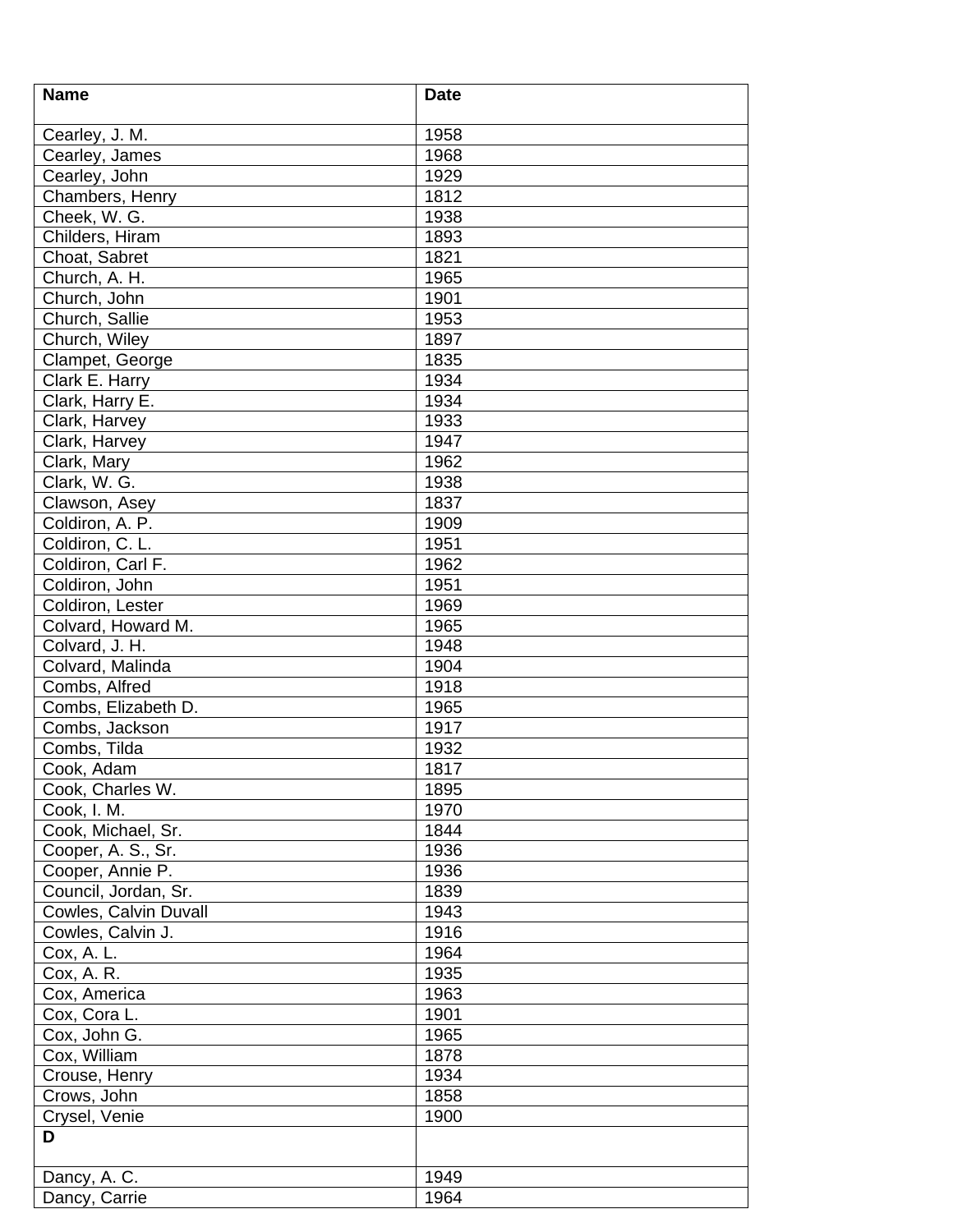| <b>Name</b>              | <b>Date</b> |
|--------------------------|-------------|
|                          |             |
| Dancy, Sarah Elizabeth   | 1908        |
| Darnell, Hila M.         | 1915        |
| Davis, America C.        | 1903        |
| Davis, Ed                | 1962        |
| Davis, Elisha            | 1911        |
| Davis, Eula Jacobs       | 1969        |
| Davis, G. W.             | 1936        |
| Davis, George W.         | 1935        |
| Davis, John              | 1888        |
| Davis, W. M.             | 1953        |
| Day, George W.           | 1967        |
| Debord, Benjamin         | 1853        |
| Debord, Benjamin         | 1897        |
| Denney, C. H.            | 1904        |
| Denney, Sarah Ann        | 1902        |
| Denny, Donald Arthur     | 1969        |
| Dickson, Andrew          | 1906        |
| Dickson, C. F.           | 1952        |
| Dickson, C. M.           | 1953        |
| Dickson, Daniel          | 1858        |
| Dickson, David           | 1888        |
| Dickson, J. M.           | 1924        |
| Dickson, James Noah      | 1958        |
| Dickson, John A.         | 1966        |
| Dixon, Ennis (Mrs.)      | 1962        |
| Dixon, J. W.             | 1965        |
| Dixon, Sessie            | 1955        |
| Dixon, W. G.             | 1945        |
| Doggett, George B.       | 1941        |
| Doggett, Thomas A.       | 1948        |
| Dolinger, Ellen          | 1958        |
| Dolinger, F. L.          | 1946        |
| Dolinger, Laura          | 1937        |
| Dolinger, William        | 1905        |
| Dollar, Effie P.         | 1965        |
| Dollar, James            | 1932        |
| Dollar, Mason H.         | 1966        |
| Dollar, R. Q.            | 1969        |
| Dollar, Vance            | 1965        |
| Donnelly, Flora V.       | 1969        |
| Donnelly, G. M.          | 1948        |
| Dougherty, David Bernard | 1965        |
| Doughten, Clark          | 1857        |
| Doughton, J. Horton      | 1963        |
| Duncan, Arthur M.        | 1951        |
| Duncan, Bower H.         | 1969        |
|                          |             |
| Duncan, I. E.            | 1953        |
| Duncan, J. W.            | 1950        |
| Duncan, Meredith Brooks  | 1969        |
| Duncan, Q. A.            | 1970        |
| Duncan, T. M.            | 1905        |
| Duvall, Henry            | 1955        |
| Duvall, John Norman      | 1965        |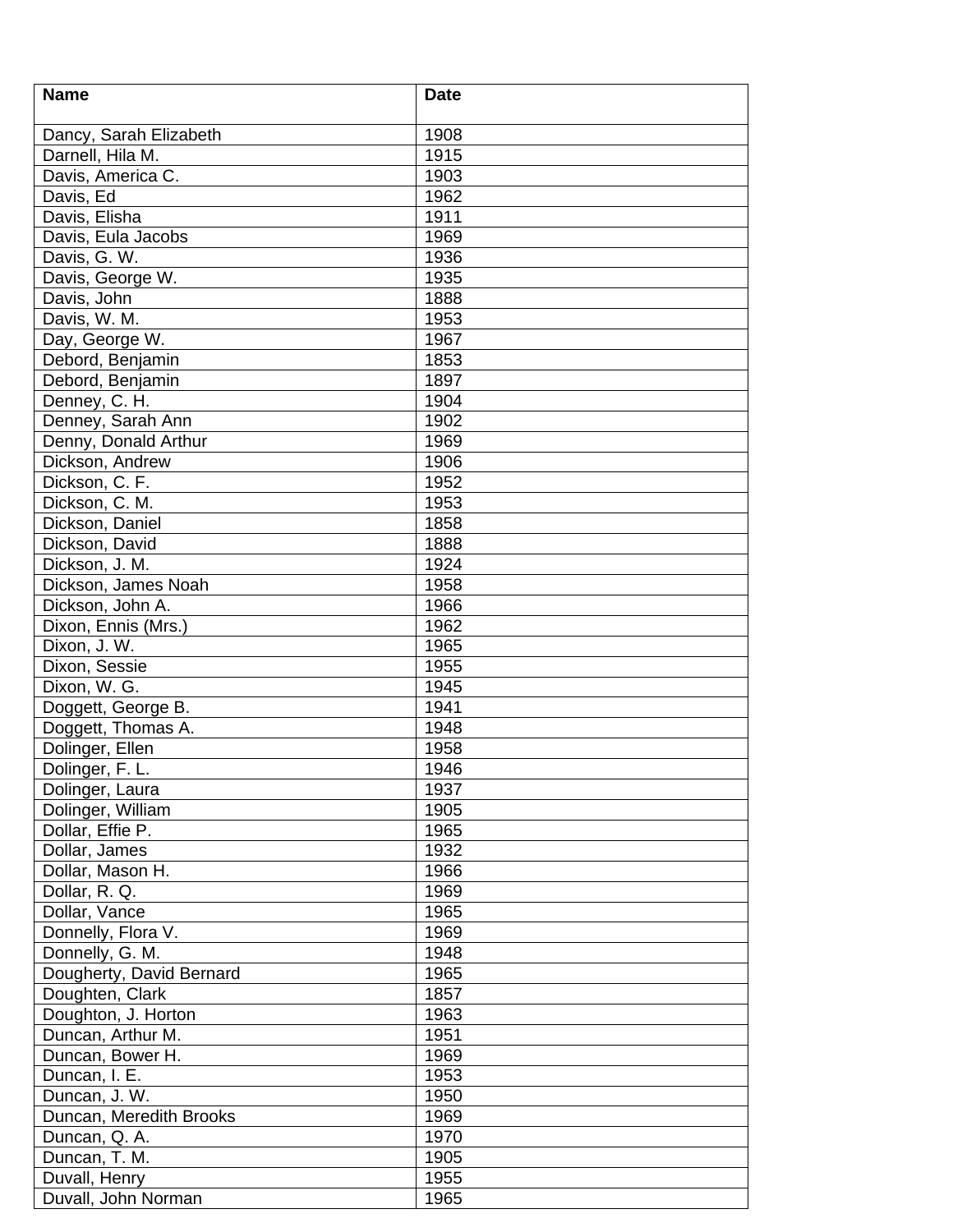| <b>Name</b>                   | <b>Date</b> |
|-------------------------------|-------------|
| Duvall, Rufus A.<br>(Alabama) | 1937        |
| Duvall, Thomas, Sr.           | 1870        |
| Е                             |             |
|                               |             |
| Eastep, Shadrack              | 1801        |
| Eastridge, C. S.              | 1962        |
| Edens, Arthur Hollis          | 1968        |
| Edwards, Jane                 | 1847        |
| Edwards, R. F.                | 1933        |
| Edwards, Robert               | 1942        |
| Eggers, Landrine              | 1837        |
| Eldreth, Ambrose              | 1967        |
| Eldreth, G. W. and            | 1967        |
| Dora Eldreth                  |             |
| Eldrith, Alexander            | 1906        |
| Eller, A. H.                  | 1941        |
| Eller, C. A.                  | 1968        |
| Eller, Catherine              | 1903        |
| Eller, Cora                   | 1950        |
| Eller, Daisy                  | 1943        |
| Eller, Davis                  | 1952        |
| Eller, E. A. and              | 1961        |
| Dovie Eller                   |             |
| Eller, E.C.                   | 1963        |
| Eller, Elizabeth              | 1948        |
| Eller, H. A.                  | 1946        |
| Eller, J. B.                  | 1938        |
| Eller, J. F.                  | 1950        |
| Eller, J. L.                  | 1911        |
| Eller, Jacob                  | 1899        |
| Eller, Joseph L.              | 1951        |
| Eller, K. L.                  | 1964        |
| Eller, Mary                   | 1946        |
| Elliott, Elcana               | 1918        |
| Elliott, Emiline              | 1933        |
| Elliott, Fred                 | 1966        |
| Elliott, Isaac E.             | 1969        |
| Elliott, J. C.                | 1912        |
| Elliott, Rufus A.             | 1917        |
| Elliott, Samuel H.            | 1930        |
| Elliott, Wilburn              | 1898        |
| Elliott, Wiley W.             | 1970        |
| Evans, Barnabas               | 1851        |
| F                             |             |
| Farmer, Cynthia               | 1948        |
| Farrington, Verdie            | 1965        |
| Farthing, Beulah              | 1970        |
| Farthing, William W.          | 1827        |
| Faw Faw, Charity E.           | 1969        |
| Faw, B. G.                    | 1942        |
| Faw, Elizabeth                | 1968        |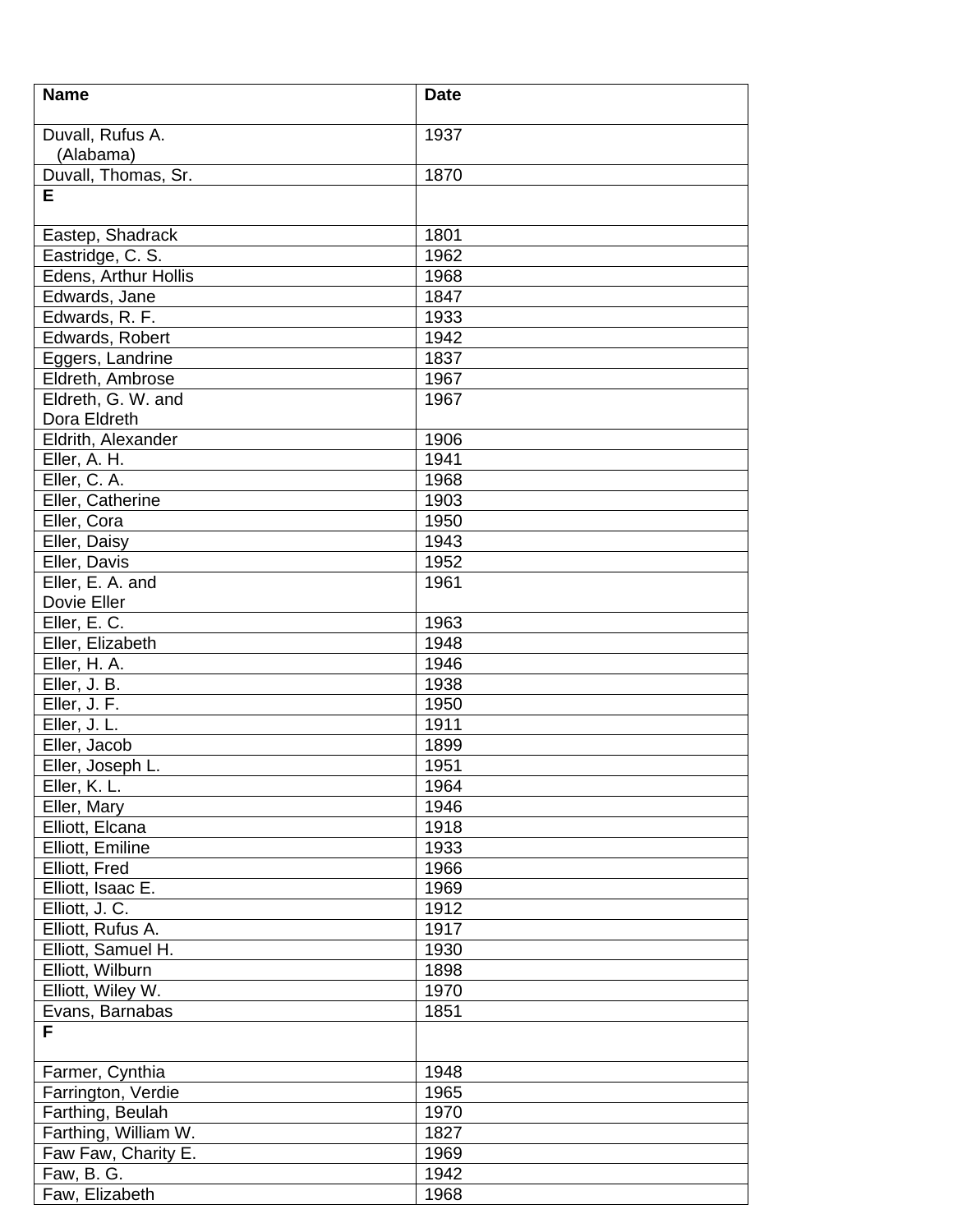| <b>Name</b>                    | <b>Date</b>  |
|--------------------------------|--------------|
|                                |              |
| Faw, Jacob                     | 1912         |
| Faw, John                      | 1867         |
| Fender, John                   | 1857         |
| Fender, Laura                  | 1949         |
| Flannery, Barney               | 1969         |
| Fletcher, Grady S.             | 1961         |
| Fletcher, Sarah                | 1911         |
| Fletcher, Zachary T.           | 1911         |
| Foster, J. E.                  | 1907         |
| Foster, N. A.                  | 1896         |
| Francis, Carrie E.             | 1930         |
| Francis, Don                   | 1967         |
| Francis, E. C. (Mrs.)          | 1916         |
| Francis, G.O.                  | 1958         |
| Francis, Mahala                | 1900         |
| Francis, Roby                  | 1956         |
| G                              |              |
| Gaither, Isom                  | 1911         |
| Gallehom, Victoria E.          | 1957         |
| Gambill, Eastes F.             | 1968         |
| Gambill, Effie Lowe            | 1968         |
| Gambill, Fannie                | 1910         |
| Gambill, Grazilda              | 1909         |
| Gambill, J. W.                 | 1955         |
| Gambill, James                 | 1893         |
| Gambill, John E.               | 1953         |
| Gambill, Pete                  | 1928         |
| Gambill, Robert H.             | 1910         |
| Gambill. Zeb V.                | 1950         |
|                                | 1899         |
| Garvey, James<br>Gentry, J. R. | 1954         |
|                                | 1875         |
| Gentry, James<br>Gentry, Jesse | 1949         |
|                                | 1912         |
| Gentry, John                   | 1865         |
| Gentry, Levi                   |              |
| Gentry, W. E.<br>Gentry, W. H. | 1928<br>1907 |
|                                |              |
| Gentry, William W.             | 1960         |
| Giles, Graham                  | 1897         |
| Gilkey, W. K. M.               | 1956         |
| Godbey, Walter H.              | 1969         |
| Goodman, Amelia                | 1936         |
| Goodman, Coy A.                | 1965         |
| Goodman, H. T.                 | 1969         |
| Goodman, Isaac                 | 1898         |
| Goodman, J. J.                 | 1913         |
| Goodman, J. L.                 | 1930         |
| Goodman, J. O. (Mrs.)          | 1953         |
| (Virginia)                     |              |
| Goodman, Jacob                 | 1871         |
| Goodman, Jacob, Sr.            | 1903         |
| Goodman, John W.               | 1965         |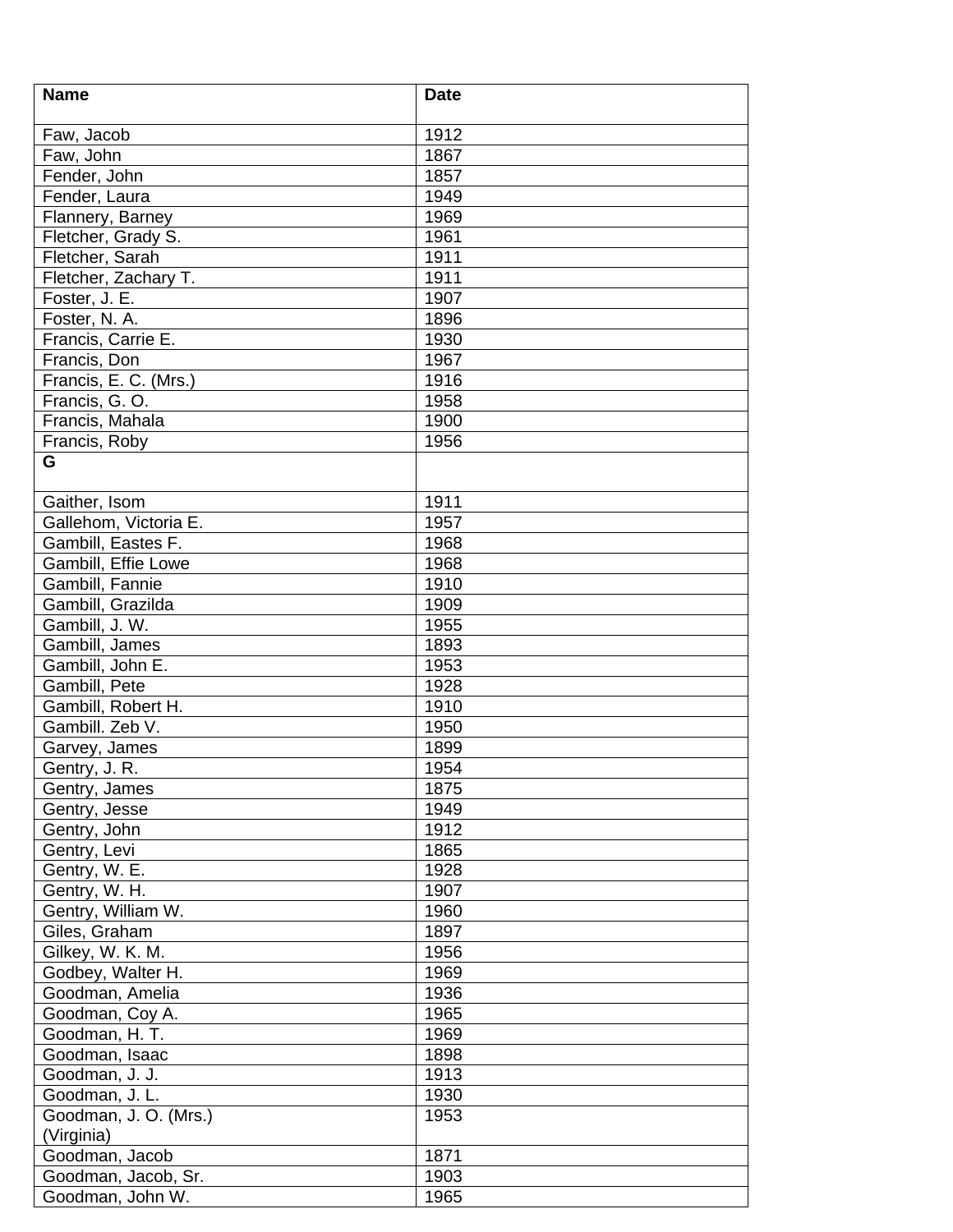| <b>Name</b>                | <b>Date</b> |
|----------------------------|-------------|
| Goodman, M. H.             | 1945        |
| Goodman, Mamie G.          | 1957        |
| Goodman, Mary A.           | 1947        |
| Goodman, Peter             | 1811        |
| Goodman, T. H.             | 1935        |
|                            | 1882        |
| Goodman, William H.        |             |
| Goss, I. S.                | 1908        |
| Goss, John                 | 1951        |
| Goss, Marion               | 1904        |
| Grace, M. C.               | 1946        |
| Gray, James W.             | 1873        |
| Graybeak, Daisy D.         | 1958        |
| Graybeak, Lona             | 1968        |
| Graybeal, Calvin           | 1902        |
| Graybeal, David            | 1873        |
| Graybeal, Eli              | 1885        |
| Graybeal, Glen B.          | 1964        |
| Graybeal, Jacob and Rachel | 1900        |
| Graybeal, James H.         | 1948        |
| Graybeal, John             | 1884        |
| Graybeal, Joseph           | 1909        |
| Graybeal, Lee              | 1914        |
| Graybeal, Martha J. E.     | 1911        |
| Graybeal, Mary             | 1968        |
| Graybeal, Peter, Sr.       | 1868        |
| Graybeal, Rachel           | 1900        |
| (See Jacob Graybeal)       |             |
| Graybeal, Sam              | 1968        |
| Graybeal, Squire           | 1958        |
| Graybeal, T. R.            | 1963        |
| Graybeal, W. A.            | 1958        |
| Graybeal, W. H.            | 1968        |
| Graybeal, W. Reece         | 1954        |
| Graybeal, William          | 1912        |
| Green, John                | 1826        |
| Greer, Aquilla             | (1838)      |
| Greer, Cicerol             | 1931        |
| Greer, Clarence            | 1952        |
| Greer, Edwin D.            | 1884        |
| Greer, G. L.               | 1963        |
| Greer, James Jefferson     | 1962        |
| Greer, John F.             | 1897        |
| Greer, Joseph              | 1909        |
| Greer, Marshel (Martial)   | 1928        |
| Greer, Martha C.           | 1905        |
| Greer, Roy                 | 1968        |
| Griffith, John             | 1896        |
| Griffith, W. G.            | 1912        |
| Griffith, Zely             | 1903        |
| Griffitt, Nora             | 1948        |
| Griffitts, A. G.           | 1937        |
| Grimes, Wesley             | 1900        |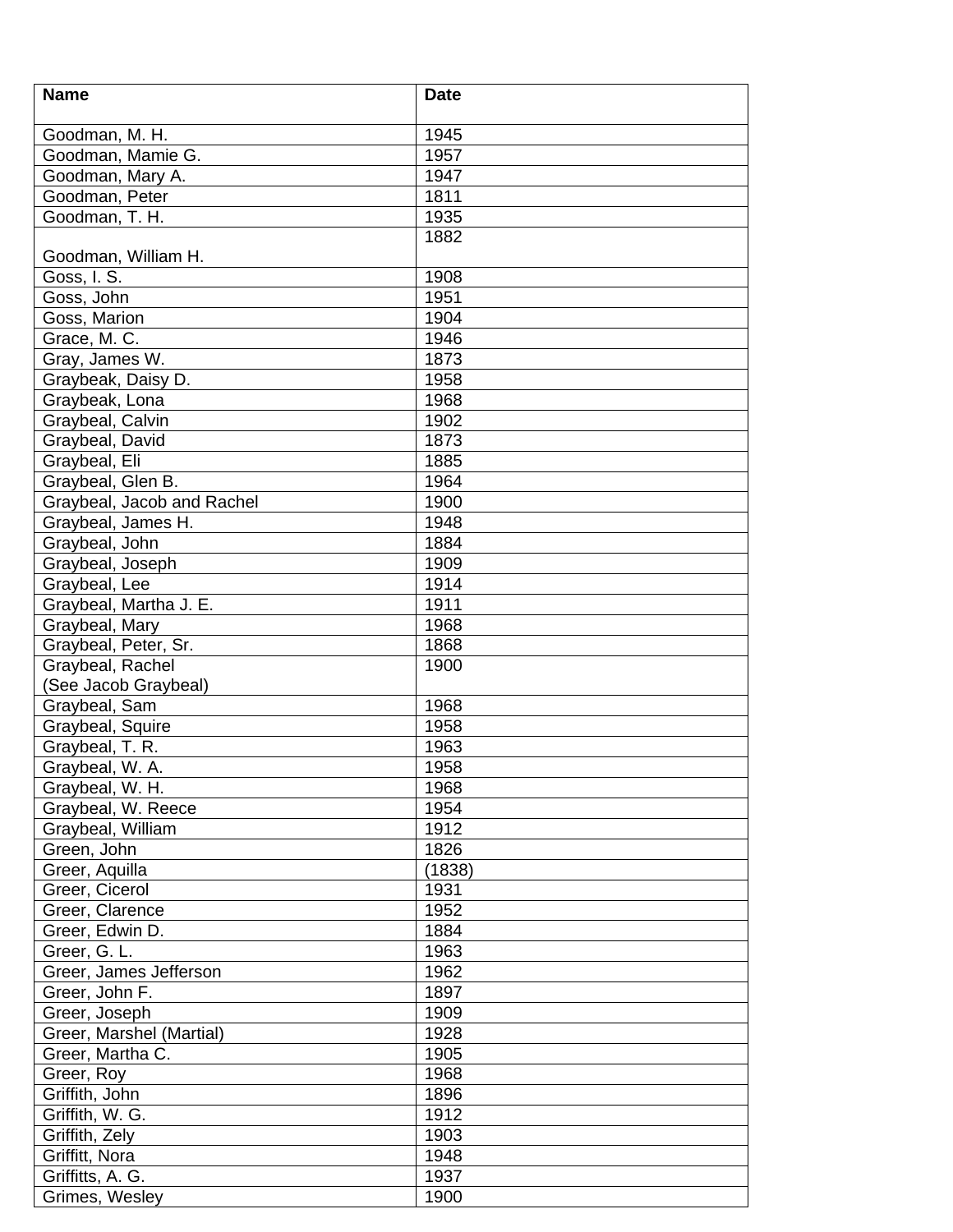| <b>Name</b>            | <b>Date</b> |
|------------------------|-------------|
| H                      |             |
|                        |             |
| Hagaman, John          | 1880        |
| Halaway, Daniel        | 1869        |
| Hale, Derma            | 1943        |
| Hall, Allie            | 1952        |
| Hall, M. Etta          | 1895        |
| Ham, Daniel W.         | 1954        |
| Ham, Dewey             | 1967        |
| Ham, $E.L.$            | 1944        |
| Ham, Emory             | 1959        |
| Ham, John              | 1910        |
| Ham, Reuben            | 1961        |
| Ham, Rosa C.           | 1965        |
| Hambu, James Thomas    | 1969        |
| Hamilton, George H.    | 1879        |
| Hamilton, R. A.        | 1941        |
| Hamilton, W. H.        | 1908        |
| Handy, E. H.           | 1958        |
| Hanks, J. T.           | 1949        |
| Hanks, Oliver          | 1907        |
| Hardin, Carl           | 1967        |
| Hardin, G. H.          | 1906        |
| Hardin, Henry          | 1856        |
| Hardin, Kay            | 1957        |
| Hardin, Mark           | 1885        |
| Hardin, Martin         | 1905        |
| Hardin, Mary           | 1955        |
| Hardin, Mary Ann       | 1887        |
| Hardin, R. T.          | 1881        |
| Hardin, R. W.          | 1945        |
| Harman, Eli            | 1829        |
| Hart, Ira              | 1962        |
| Hart, Roey             | 1970        |
| Hartsog, Dema          | 1934        |
| Hartzog, A. C.         | 1947        |
| Hash, James            | 1882        |
| Hawthorne, Andrew      | 1878        |
| Hawthorne, Jennie      | 1912        |
| Hawthorne, John        | 1858        |
| Hayes, W. W.           | 1963        |
|                        | 1912        |
| Heninger, Samuel T.    |             |
| Hewitt, George A.      | 1951        |
| Hill, David            | 1856        |
| Hill, Elizabeth        | 1872        |
| Hillard, Ellen         | 1943        |
| Hodgson, Henry         | 1866        |
| Hodgson, John T.       | 1904        |
| Hodgson, Sarah         | 1914        |
| Hodgson, Sarah M.      | 1910        |
| Hodgson, Thomas Fulton | 1968        |
| Hodgson, William D.    | 1904        |
| Holbrook, Larken       | 1840        |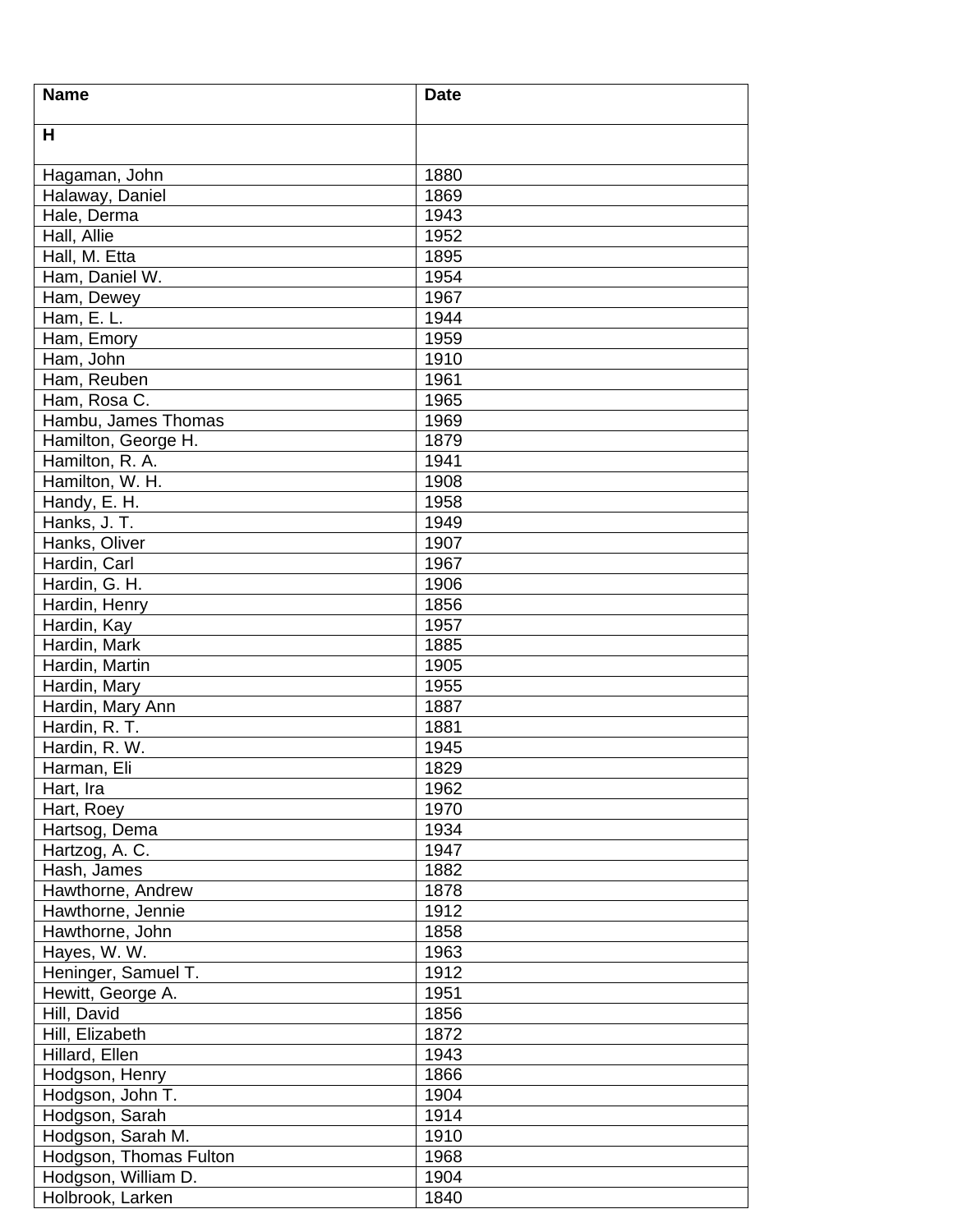| <b>Name</b>                | <b>Date</b> |
|----------------------------|-------------|
|                            |             |
| Holland, Robert N.         | 1941        |
| Hollbrook, Larken          | 1840        |
| Holman, Roger              | 1969        |
| Holmes, Etta               | 1949        |
| Hoppers, Daniel            | 1816        |
| Hoppers, M. V.             | 1935        |
| Horton, Lee                | 1938        |
| Houck, Bland<br>(Virginia) | 1969        |
| Houck, Byard               | 1967        |
| Houck, Ellen               | 1940        |
| Houck, H. C.               | 1967        |
| Houck, Robie N.            | 1960        |
| Houck, T. J.               | 1956        |
| Howard, Mary               | 1836        |
| Howell, Alvin P.           | 1912        |
| Howell, David              | 1887        |
| Howell, George             | 1886        |
| Hubler, B. F.              | 1951        |
| Hudler, Joseph             | 1892        |
| Huffman, James             | 1969        |
| Hughes, William I.         | 1967        |
| Humphrey, Cora A.          | 1950        |
| Humphreys, Sally           | 1820        |
| Hunter, Charles C., Jr.    | 1967        |
| and Annabelle C. Hunter    |             |
| Hunter, Melissa M.         | 1965        |
| and J. K. Hunter           |             |
| Hurley, Charles            | 1938        |
| Hurley, F. L.              | 1962        |
| Hurley, Harvey C.          | 1888        |
| Hurley, James F.           | 1864        |
| Hurley, Sarah C.           | 1965        |
| Hurley, Thomas             | 1866        |
| Hurt, A. B.                | 1961        |
| I                          |             |
| Idol. B. V.                | 1920        |
| J                          |             |
| Jacks, Richard             | 1889        |
| Jackson, C. R.             | 1967        |
| Jackson, Carl R.           | 1966        |
| Jackson, James             | 1826        |
| Jackson, John Gilbert      | 1964        |
| Jackson, W. H. B.          | 1937        |
| James, Betty R. McEwen     | 1964        |
| Jenkins, Elizabeth         | 1876        |
| Jennings, Freda W.         | 1960        |
| Jerrel, Mary M.            | 1941        |
| Johnasee, Samuel C.        | 1841        |
| Johnson, Aaron             | 1879        |
| Johnson, C. L.             | 1955        |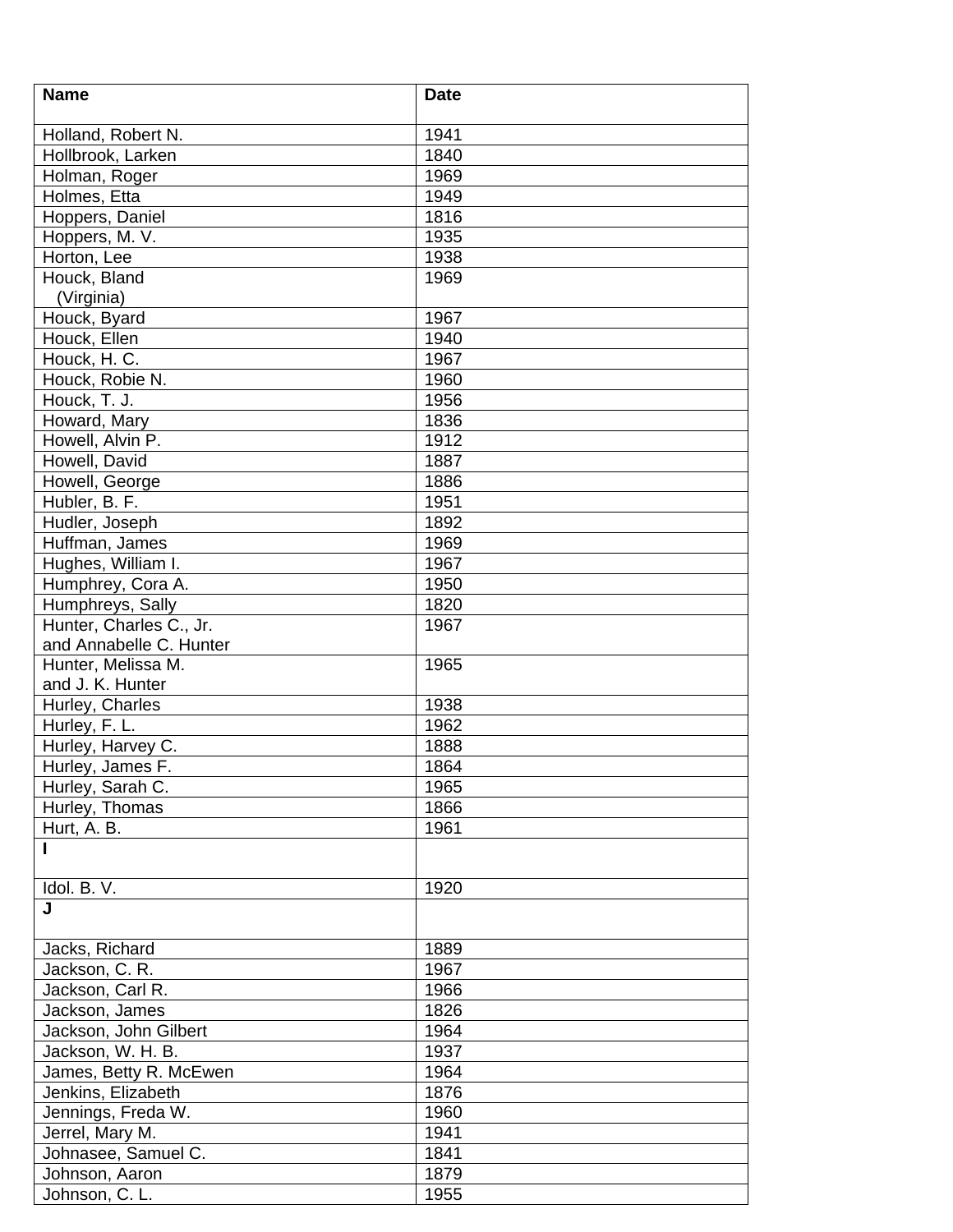| <b>Name</b>             | <b>Date</b> |
|-------------------------|-------------|
| Johnson, Campbell H.    | 1877        |
| Johnson, Flora C.       | 1964        |
| Johnson, Gertrude       | 1961        |
| Johnson, J. M.          | 1963        |
|                         |             |
| Johnson, Jesse          | 1838        |
| Johnson, John C.        | 1896        |
| Johnson, John G.        | 1913        |
| Johnson, M. J.          | 1952        |
| Johnson, Robert E.      | 1954        |
| Johnson, Robert F.      | 1955        |
| Johnson, Rosa           | 1917        |
| Johnson, William B.     | 1856        |
| Johnson, William Ernest | 1968        |
| Johnston, Cisco (Mrs.)  | 1945        |
| Johnston, J. R.         |             |
| Johnston, J. E. and     | 1964        |
| Rosa Johnston           |             |
| Johnston, J. R.         | 1944        |
| Johnston, W. H.         | 1933        |
| Jones, America          | 1937        |
| Jones, Donald           | 1965        |
| Jones, Ella Neaves      | 1961        |
| Jones, Emma             | 1966        |
| Jones, Grant            | 1969        |
| Jones, H. C.            | 1970        |
| Jones, Isaiah           | 1906        |
| Jones, J. E.            | 1966        |
| Jones, J. H.            | 1904        |
| Jones, J. H.            | 1904        |
| Jones, J. W.            | 1945        |
| Jones, Jennie           | 1939        |
| Jones, John             | 1867        |
| Jones, John W.          | 1873        |
| Jones, L. S.            | 1904        |
| Jones, Lessie H.        | 1965        |
| Jones, Lillie P.        | 1964        |
| Jones, M. F.            | 1929        |
| Jones, Nanie V.         | 1961        |
| Jones, P. B.            | 1961        |
| Jones, R. A.            | 1963        |
| Jones, Sallie C.        | 1970        |
| Jones, Thomas J.        | 1932        |
| Jones, Thomas R.        | 1953        |
| Jones, W. S.            | 1930        |
| Κ                       |             |
| Kemp, Wiley H.          | 1939        |
| Kemp, William A.        | 1961        |
| Kendrick, Lamar P.      | 1967        |
| (Florida)               |             |
| Kerby, Jesse            | 1852        |
| Ketchum, A. K.          | 1900        |
| Ketchum, G. W.          | 1897        |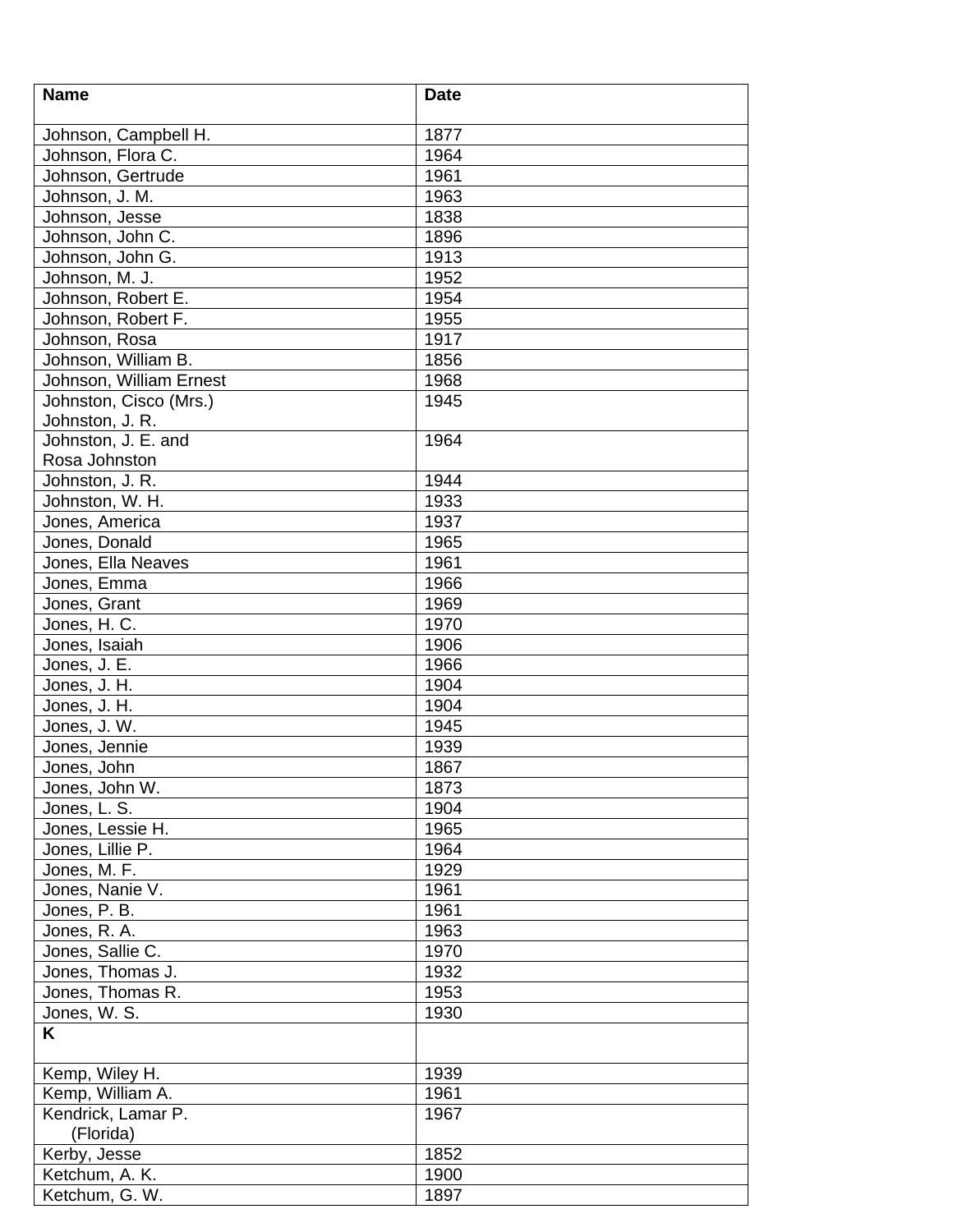| <b>Name</b>            | <b>Date</b> |
|------------------------|-------------|
|                        |             |
| Key, George W.         | 1940        |
| Key, Jennie            | 1951        |
| Kilby, Callie          | 1950        |
| Kilby, Glenn           | 1964        |
| King, Elizabeth        | 1907        |
| King, Joseph           | 1879        |
| King, Joseph A.        | 1859        |
| Kirby, Bryan           | 1966        |
| Kirby, Callie          | 1950        |
| Koons, George          | 1803        |
| Koons, George          | 1861        |
| Koons, George, Sr.     | 1856        |
| Koons, Jacob           | 1885        |
| Krider, J. C.          | 1930        |
| L                      |             |
| Landreth, Nathaniel    | 1833        |
| Landreth, Stephen, Sr. | 1857        |
| Landreth, Wagner       | 1869        |
| Landreth, William      | 1801        |
| Lane, L. D.            | 1939        |
| Lane, N. E.            | 1941        |
| Lassiter, Robert G.    | 1964        |
| Latham, Alexander      | 1833        |
| Latham, Silas          | 1878        |
| Laudreth, J. A.        | 1931        |
| Lawrence, Sessie       | 1954        |
| Laws, Clifton C.       | 1965        |
| Lemly, Laura Emma      | 1950        |
| Lewellen, Catherine    | 1873        |
| Lewis, A. J.           | 1867        |
| Lewis, Callie          | 1944        |
| Lewis, D. C.           | 1968        |
| Lewis, Furman          | 1962        |
| Lewis, Harvey          | 1942        |
| Lewis, Henry H.        | 1969        |
| Lewis, Jacob           | 1904        |
| Lewis, Mary E.         | 1929        |
| Lewis, Nancy C.        | 1892        |
| Lewis, Susan           | 1916        |
| Lewis, T. F.           | 1955        |
| Lillard, V. C.         | 1963        |
| Lipps, Mont            | 1954        |
| Lister, Charles A.     | 1947        |
| Little, B. F.          | 1948        |
| Little, F. L.          | 1970        |
| Little, G. E.          | 1939        |
| Little, Gwyn P.        | 1952        |
| Little, Isaac          | 1893        |
| Little, John M.        | 1953        |
| Little, Lon            | 1963        |
| Little, Malinda        | 1937        |
| Little, W. Glenn       | 1969        |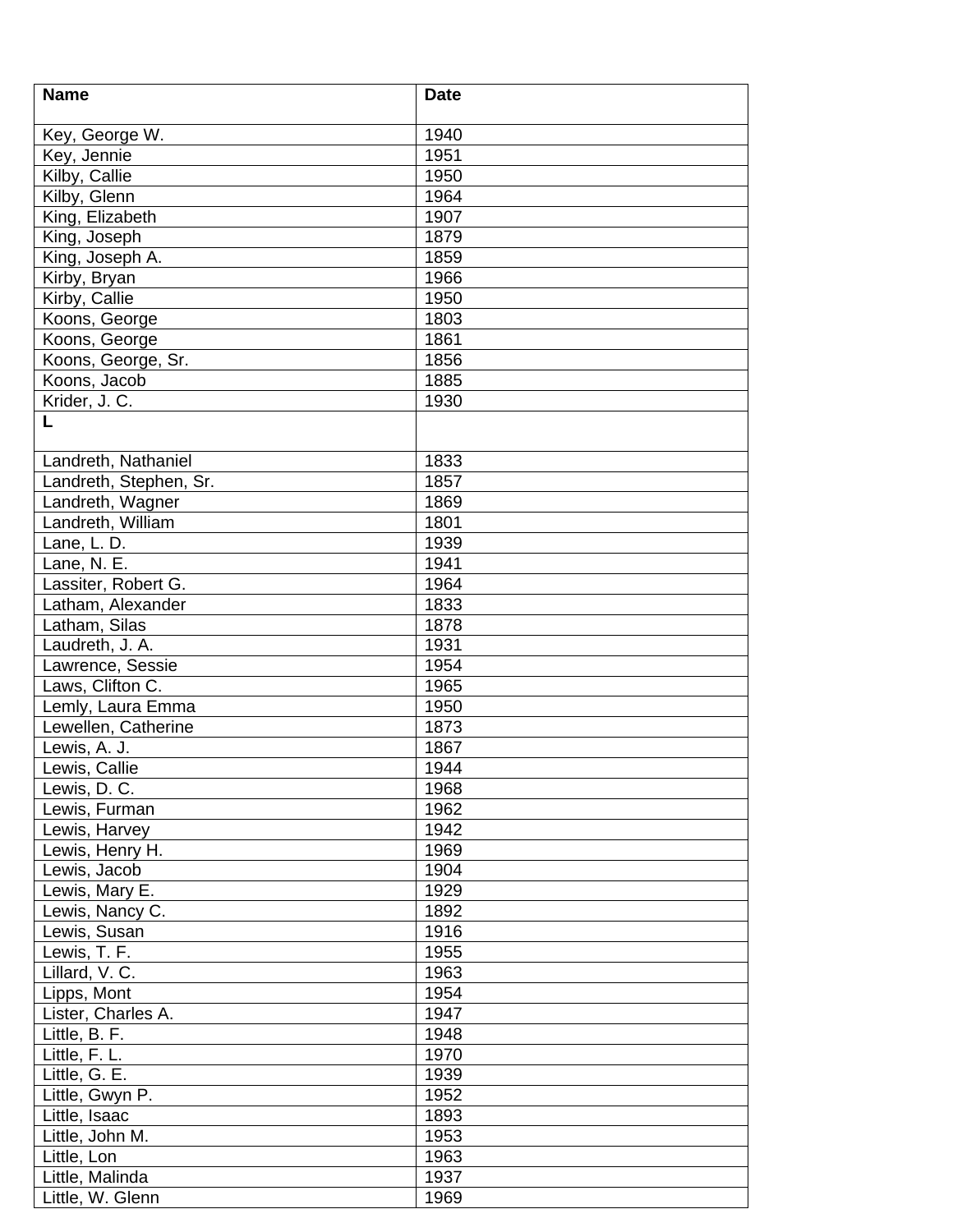| <b>Name</b>           | <b>Date</b> |
|-----------------------|-------------|
|                       |             |
| Littlewood, H.        | 1928        |
| Littlewood, John      | 1914        |
| Loggins, Troy         | 1942        |
| Long, Andrew          | 1884        |
| Long, Isaiah          | 1900        |
| Long, L. L.           | 1962        |
| Long, Samuel          | 1842        |
| Luke, Richard T.      | 1966        |
| Lunsford, Shubil      | 1911        |
| Luther, Ellen         | 1953        |
| Lyall, George F.      | 1935        |
| Lyall, Jesse          | 1965        |
| Lyall, Mary           | 1944        |
| Lyall, Willbourn      | 1903        |
| Lyall, William        | 1935        |
| Lyle, Mollie          | 1968        |
| Lyles, James          | 1844        |
| M                     |             |
| MacGuire, Robert      | 1888        |
| MacLauer, Eliza       | 1881        |
| MacLauer, J. J.       | 1909        |
| MacMillan, Iredell    | 1899        |
| MacMillan, John       | 1844        |
| MacMillan, John       | 1855        |
| MacMilliam, Andrew    | 1877        |
| Mahala, Jesse         | 1910        |
| Mahala, Nora          | 1955        |
| Martin, John W.       | 1877        |
| Martin, Max           | 1959        |
| Martin, Watt          | 1952        |
| Martin, William M.    | 1887        |
| Mash, James           | 1894        |
| Mash, William         | 1886        |
| Maxwell, Catherine    | 1860        |
| Maxwell, James        | 1843        |
| Maxwell, Luke         | 1945        |
| Maxwell, Rudy (R. S.) | 1944        |
| Maxwell, Sidney       | 1912        |
| Maxwell, Sidnia       | 1856        |
| May, Edna             | 1970        |
| May, G. W.            | 1945        |
| May, John S.          | 1872        |
| May, Nancy            | 1869        |
| McCarroll, Alice      | 1942        |
| McCoy, T. L.          | 1951        |
|                       |             |
| McFerrin, Bert N.     | 1946        |
| McGuire, George H.    | 1970        |
| McMillian, Margaret   | 1942        |
| McMillian, Mary       | 1954        |
| McNeill, A. D.        | 1961        |
| McNeill, C. A.        | 1968        |
| McNeill, Charles T.   | 1964        |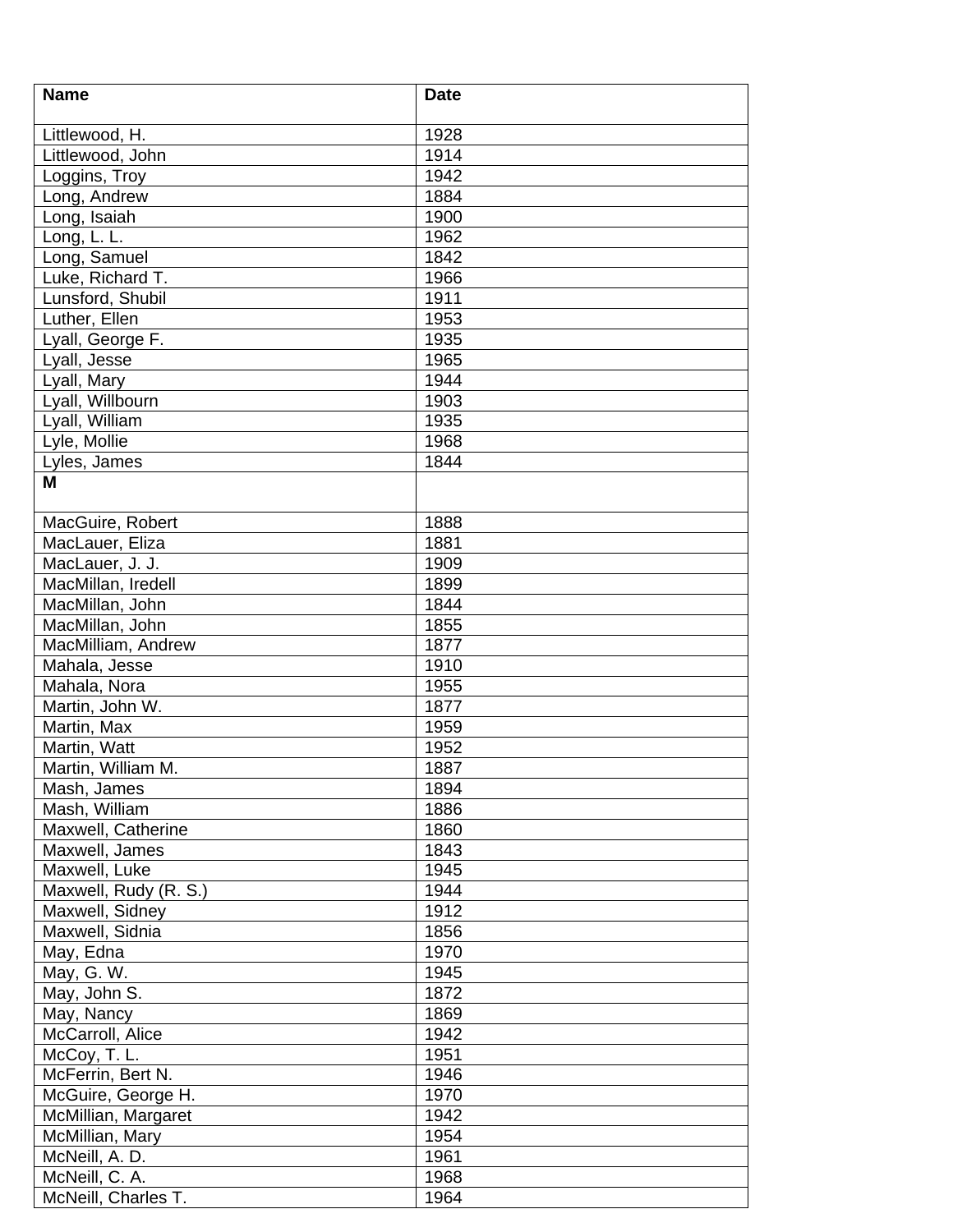| <b>Name</b>                   | <b>Date</b> |
|-------------------------------|-------------|
| McNeill, John and Ida McNeill | 1957        |
| McNeill, Julia                | 1933        |
| McNeill, Laura                | 1963        |
| McNeill, Lee and              | 1963        |
| Lessie McNeill                |             |
| McNeill, $P.\overline{T}$ .   | 1961        |
| McNeill, Peter                | 1909        |
| McNeill, W. R.                | 1956        |
| Mikeal, Enoch R.              | 1956        |
| Mikeal, Winnie M.             | 1962        |
| Mikel, Daniel                 | 1823        |
| Milam, Mary                   | 1862        |
| Miles, George Shelton         | 1969        |
| Miller, A. L.                 | 1933        |
| (Ohio)                        |             |
| Miller, Alverda               | 1968        |
| Miller, Belle (Isabelle)      | 1967        |
| (Oregon)                      |             |
| Miller, Carl                  | 1970        |
| Miller, Cecil M.              | 1944        |
| Miller, Clarisa               | 1954        |
| Miller, Daniel                | 1898        |
| Miller, David                 | 1956        |
| Miller, Dewey and             |             |
| Zeola Miller                  | 1958        |
| Miller, Eli                   | 1886        |
| Miller, F. A.                 | 1944        |
| Miller, Geo. E.               | 1913        |
| Miller, George B.             | 1911        |
| Miller, Hoy G.                | 1954        |
| Miller, Ira                   | 1954        |
| Miller, J. H.                 | 1959        |
| Miller, James S.              | 1901        |
| Miller, Jesse G.              | 1912        |
| Miller, Jonathan              | 1862        |
| Miller, Joseph F.             | 1952        |
| Miller, Maude E.              | 1970        |
| Miller, Missouri              | 1937        |
| Miller, Nancy                 | 1893        |
| Miller, P. L.                 | 1950        |
| Miller, R. P.                 | 1928        |
| Miller, T. K.                 | 1944        |
| Miller, Walter W.             | 1958        |
| Miller, William               | 1893        |
| Mingea, W. E.<br>(Virginia)   | 1939        |
| Mink, Mary V.                 | 1955        |
| Mitchell, Nancy Elizabeth     | 1958        |
| Mock, S.L.                    | 1947        |
| Moore, W. G.                  | 1889        |
| Morphew, J. M.                | 1944        |
| Mullin, Caroline              | 1875        |
| Mullin, William               | 1810        |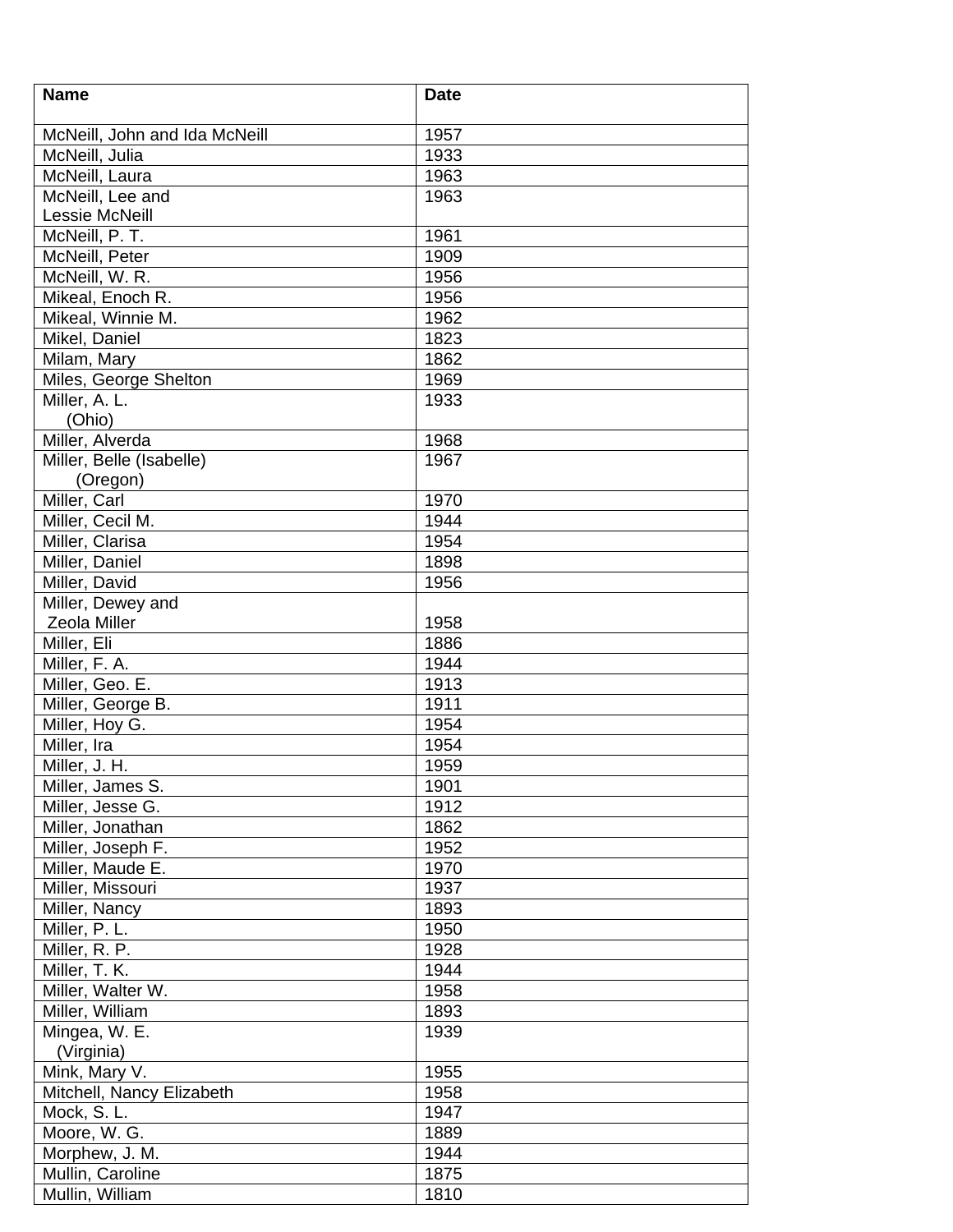| <b>Name</b>                          | <b>Date</b>  |
|--------------------------------------|--------------|
| N                                    |              |
| Neal, Adelaide R.                    | 1909         |
| Neal, F. H.                          | 1941         |
|                                      |              |
| Neal, John Z.                        | 1902         |
| Neal, Quincy F.                      | 1902         |
| Neaves, J.O.<br>Neumann, William and | 1966         |
|                                      |              |
| Esther M. Neumann                    | 1970<br>1945 |
| Nye, F.C.                            |              |
| Nye, George A. P.                    | 1879         |
| O                                    |              |
| Oliver, Jacob                        | 1951         |
| Oliver, James                        | 1887         |
| Oliver, Mary                         | 1858         |
| Osborn, Alfred                       | 1876         |
| Osborn, Clemons W.                   | 1902         |
| Osborn, David                        | 1909         |
| Osborn, Enoch                        | 1893         |
| Osborn, G. H.                        | 1915         |
| Osborn, G. W.                        | 1953         |
| Osborn, J. A.                        | 1903         |
| Osborn, Mary                         | 1838         |
| Osborn, Stephen                      | 1893         |
| Osborne, Bryan                       | 1962         |
| Osborne, C. C.                       | 1961         |
| Osborne, Ephriam                     | 1932         |
| Osborne, J. G.                       | 1967         |
| Osborne, K. E.                       | 1962         |
| Osborne, M. C.                       | 1914         |
| Osborne, Matilda                     | 1958         |
| Osborne, Ora B.                      | 1970         |
| Osborne, T. J.                       | 1915         |
| Owen, L. W.                          | 1966         |
| P                                    |              |
| Parker, May Anna                     | 1947         |
| Parker, R. M.                        | 1955         |
| Parker, T. E.                        | 1961         |
|                                      |              |
| Parsons, B. H.                       | 1951         |
| Parsons, Catherine                   | 1882         |
| Parsons, J. C.                       | 1929         |
| Parsons, J. C.                       | 1930         |
| Parsons, J. E.                       | 1934         |
| Pasley, J. M.                        | 1920         |
| Pasley, W. J.                        | 1913         |
| Pasley, W. M.                        | 1943         |
| Pasley, W. M.                        | 1948         |
| Pasrsons, Sarah                      | 1952         |
| Patrick, Jeremiah                    | 1889         |
| Patton, Walter M.                    | 1967         |
| Payne, Hazel P.                      | 1966         |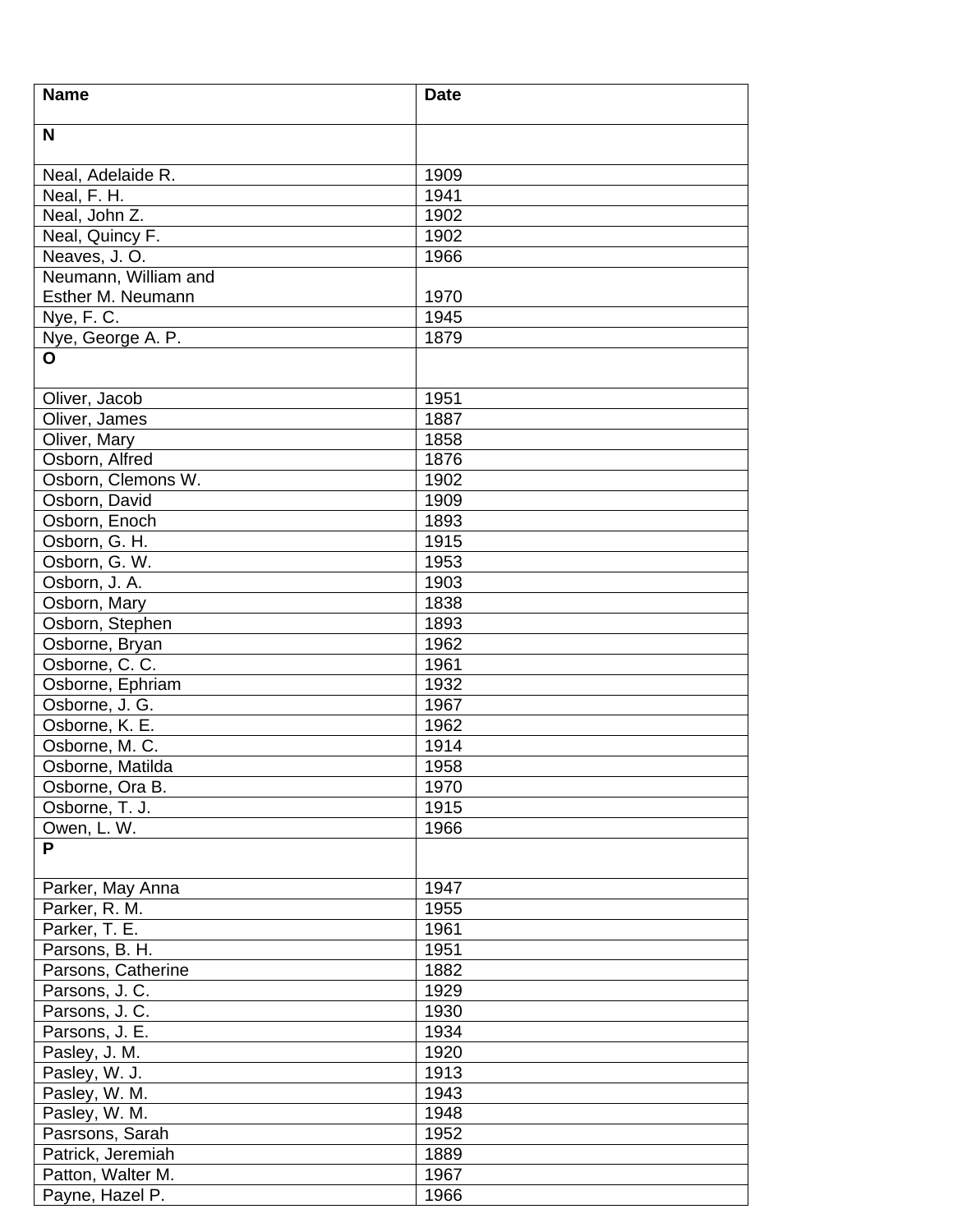| <b>Name</b>             | <b>Date</b> |
|-------------------------|-------------|
|                         |             |
| Peiree, Mary E.         | 1929        |
| Pendergras, Alexander   | 1863        |
| Penington, James P.     | 1935        |
| Penington, W. R.        | 1935        |
| Pennington, James       | 1928        |
| Pennington, John        | 1917        |
| Pennington, L. K.       | 1956        |
| Pennington, Stephen     | 1889        |
| Pennington, T. W.       | 1963        |
| Pennington, W. R.       | 1919        |
| Perkins, D. A.          | 1951        |
| Perkins, G. A.          | 1942        |
| Perkins, Green          | nd          |
| (no will in Jacket)     |             |
| Perkins, Green          | 1942        |
| Perkins, Johnson        | 1884        |
| Perkins, Letha          | 1940        |
| Perkins, Lucy           | 1934        |
| Perkins, Lucy J.        | 1927        |
| Perkins, luther         | 1854        |
| Perkins, Moriari E.     | 1919        |
| Perkins, Nannie E.      | 1923        |
| Perkins, W. E.          | 1898        |
| Perkins, W. H.          | 1916        |
| Perkins, William F.     | 1870        |
| Perry, A. A.            | 1970        |
| Perry, Basel            | 1863        |
| Perry, C.O.             | 1958        |
| Perry, Henry            | 1913        |
| Philips, Mary           | 1844        |
| Phillips, A. F.         | 1939        |
| Phillips, C. W.         | 1968        |
| Phillips, Charles Green | 1940        |
| Phillips, Elza          | 1946        |
| Phillips, Hiram         | 1951        |
| Phillips, James         | 1936        |
| Phillips, Joe           | 1969        |
| Phillips, John          | 1937        |
| Phillips, John L.       | 1941        |
| Phillips, Mary Jane     | 1954        |
| Phillips, Nancy         | 1894        |
| Phillips, Nathan        | 1836        |
| Phillips, R. E. and     | 1962        |
| <b>Fannie Phillips</b>  |             |
| Phillips, Ransome       | 1912        |
|                         | 1954        |
| Phillips, Rebecca       |             |
| Phillips, S. E.         | 1950        |
| Phillips, T. W.         | 1920        |
| Phillips, William H.    | 1903        |
| Phipps, Alma            | 1968        |
| Phipps, Charles Green   | 1940        |
| Phipps, Denzel (Denzil) | 1934        |
| (California)            |             |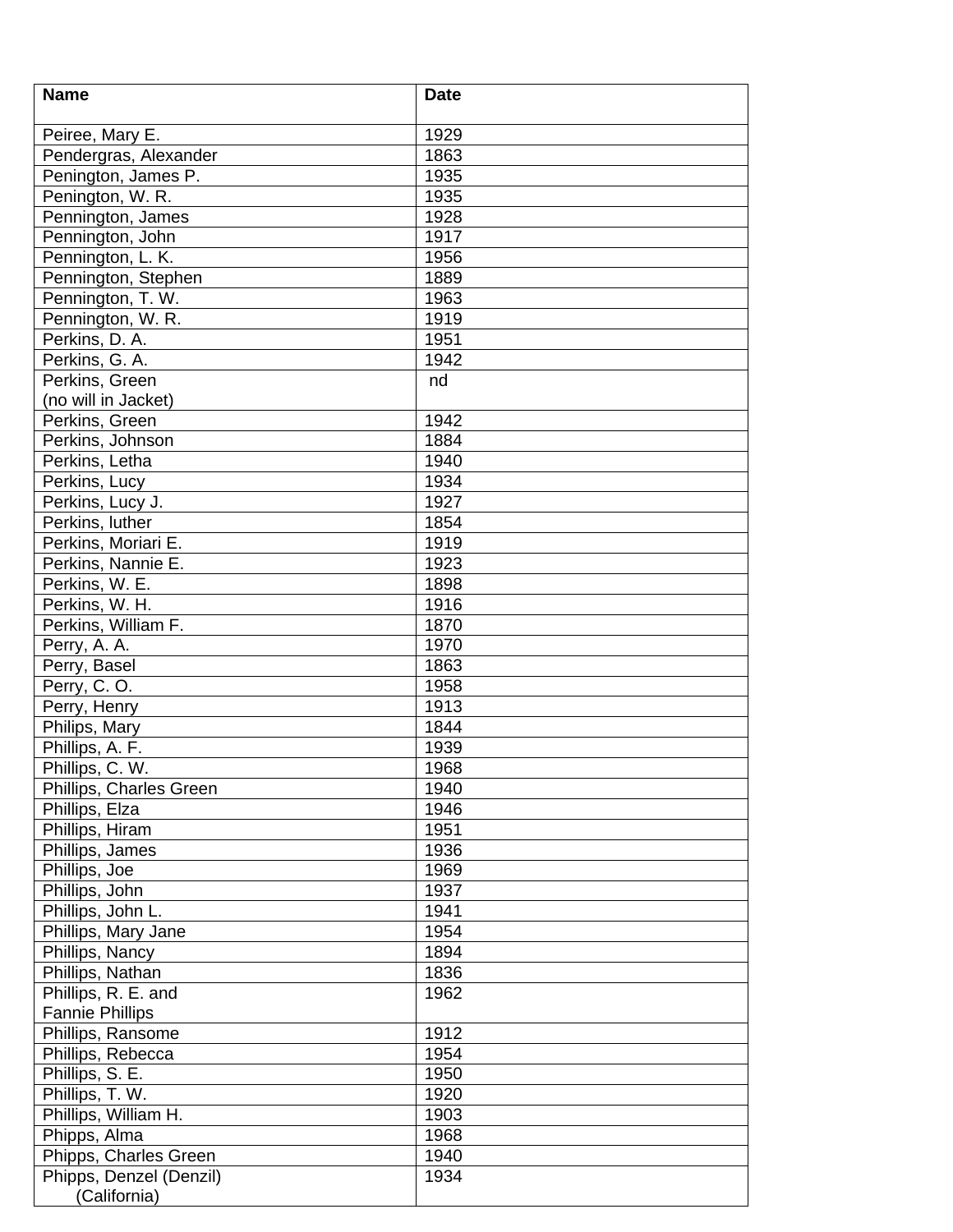| <b>Name</b>             | <b>Date</b>    |
|-------------------------|----------------|
| Phipps, Edd C.          | 1953           |
| Phipps, Greenbery       | 1889           |
| Phipps, John            | 1932           |
| Phipps, Lee H.          | 1912           |
| Phipps, Lester P.       | 1966           |
|                         |                |
| Phipps, Myrtle H.       | 1956           |
| Phipps, Samuel          | 1837           |
| Phipps, Samuel          | 1851           |
| Phipps, William C.      | 1894           |
| Pierce, C. W. (Frances) | 1962           |
| Pierce, John A.         | 1929           |
| Pierce, Mary E.         | 1935           |
| Pierce, R. K.           | 1898           |
| Plummer, Callie         | 1963           |
| Plummer, John P.        | 1929           |
| Plummer, Joseph         | 1841           |
| Plummer, Mary C.        | 1906           |
| Plummer, Nancy          | 1897           |
| Plummer, Samuel         | 1911           |
| Plummer, Samuel         | 1879           |
| Poe, Callie             | 1931           |
| Poe, James              | 1930           |
| Poe, John               | 1902           |
| Poe, Martha             | 1903           |
| Poe, W. M.              | 1941           |
| Poe, William, Sr.       | 1868           |
| Pope, Elijah            | 1890           |
| Porter, D. F.           | 1963           |
| Porter, J. F.           | 1904           |
| Powers, George          | 1955           |
| Powers, J. E.           | 1934           |
| Powers, J. L.           | 1951           |
| Powers, Magor           | 1845           |
| Powers, Rutha           | 1911           |
| Powers, W. C.           | 1936           |
| Presnell, James G.      | 1969           |
| Price, Cordil           | 1962           |
| Price, E. L.            | 1946           |
| Price, Filmore M.       | 1935           |
| Price, Harrison         | 1956           |
| Price, Martha           | 1943           |
| Price, Samuel           | 1909           |
| Price, W. J.            | 1931           |
| Price, William          | 1874           |
| Price, William          | 1892           |
| Proctor, Adelaide E.    | 1939           |
| Prother, Nehemiah, Sr.  | 1867           |
| Pugh, Julia             | 1845           |
| R                       |                |
|                         |                |
| Rash, J. C. (John C.)   | 1941           |
| Ray, Hiram              | 1878 (missing) |
| Ray, James              | 1842           |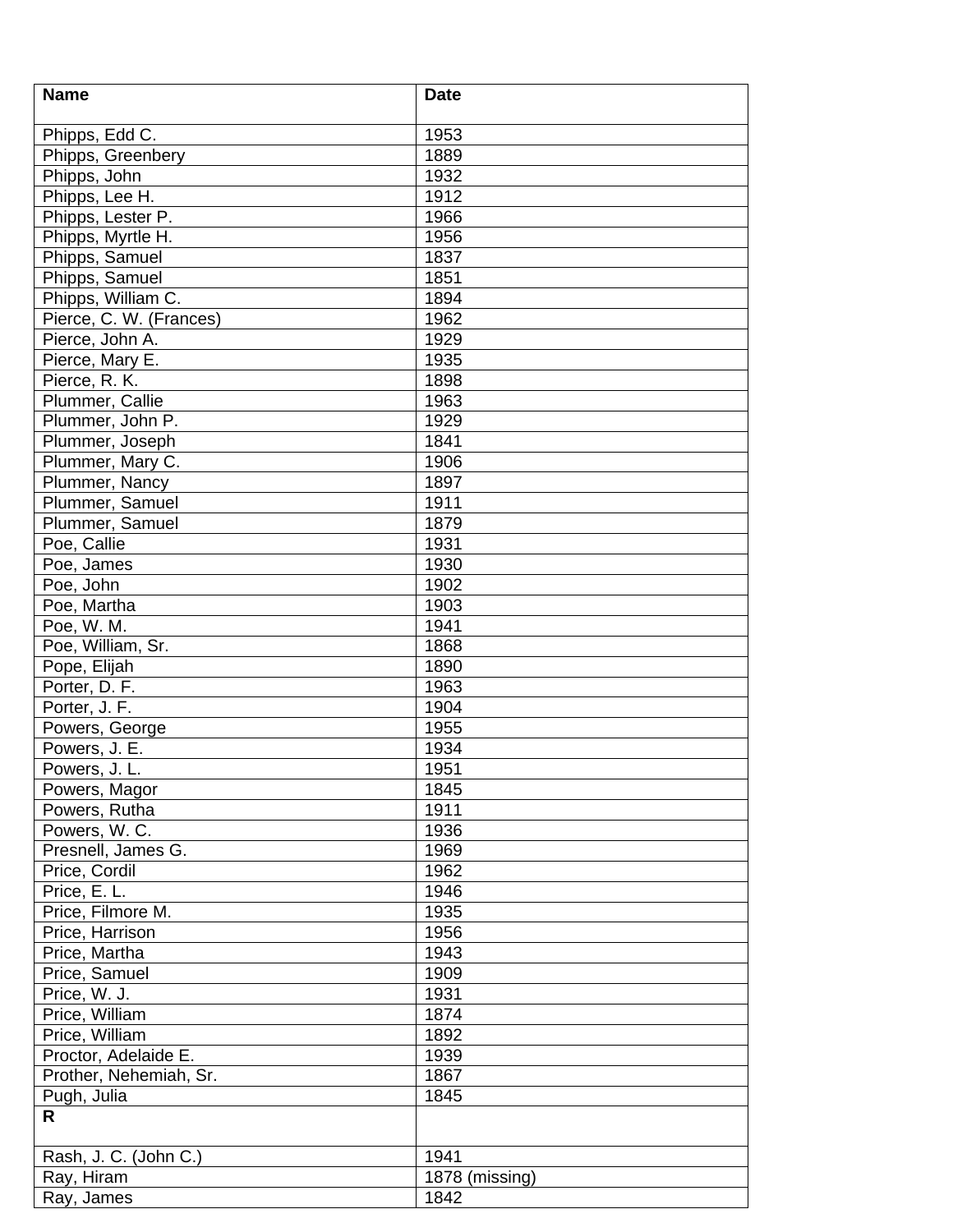| 1900<br>Ray, Jesse<br>Ray, John<br>1867<br>Ray, Nellie J.<br>1944<br>Ray, Ritz Clay, Sr. (Dr.)<br>1967<br>Reece, John, Sr.<br>1840<br>Reed, J. M.<br>1970<br>Reedy, Rebecca<br>1901<br>1944<br>Reeves, B. E., Dr.<br>Reeves, George W.<br>1899<br>Reeves, J. T.<br>1947<br>1833<br>Reeves, Jesse<br>1881<br>Reeves, John<br>1957<br>Reeves, John A.<br>1946<br>Reeves, Pauline<br>1937<br>Reeves, R. L.<br>1902<br>Reeves, Rebecca<br>Reeves, W. B.<br>1951<br>Reynolds, A. D.<br>1953<br>(Tennessee)<br>Reynolds, G. W.<br>1913<br>1892<br>Reynolds, Teresa<br>Rhodes, J. G.<br>1968<br>(Florida)<br>Rhodes, John F.<br>1969<br>Rhodes, M. E.<br>1949<br>Richardson, Boyden<br>1968<br>Richardson, Elisha<br>1857<br>1954<br>Richardson, Elizabeth<br>Richardson, J. H.<br>1929<br>Richardson, John<br>1962<br>Richardson, John A.<br>1913<br>Richardson, John C.<br>1889<br>1952<br>Richardson, Jonah F.<br>Richardson, Leona R.<br>1954<br>Richardson, Melvin<br>1967<br>Richardson, W. J.<br>1940<br>Richardson, Willie Wayne<br>1968<br>Riddle, Sallie<br>1936<br>Roark, Charles<br>1910<br>Roark, E. G.<br>1929<br>Roark, I. L.<br>1918<br>Roark, Jonathan<br>1901<br>Roark, Joshua<br>1893<br>1905<br>Roark, Michael<br>1872<br>Roark, William<br>Roark, Wm M.<br>1917<br>1882<br>Roland, David<br>Roland, N. E.<br>1957<br>Roland, Verta E.<br>1953<br>Rominger, H. V.<br>1940<br>Rominger, Isabella<br>1899<br>Rominger, M. V.<br>1930 | <b>Name</b>    | <b>Date</b> |
|-------------------------------------------------------------------------------------------------------------------------------------------------------------------------------------------------------------------------------------------------------------------------------------------------------------------------------------------------------------------------------------------------------------------------------------------------------------------------------------------------------------------------------------------------------------------------------------------------------------------------------------------------------------------------------------------------------------------------------------------------------------------------------------------------------------------------------------------------------------------------------------------------------------------------------------------------------------------------------------------------------------------------------------------------------------------------------------------------------------------------------------------------------------------------------------------------------------------------------------------------------------------------------------------------------------------------------------------------------------------------------------------------------------------------------------------------|----------------|-------------|
|                                                                                                                                                                                                                                                                                                                                                                                                                                                                                                                                                                                                                                                                                                                                                                                                                                                                                                                                                                                                                                                                                                                                                                                                                                                                                                                                                                                                                                                 |                |             |
|                                                                                                                                                                                                                                                                                                                                                                                                                                                                                                                                                                                                                                                                                                                                                                                                                                                                                                                                                                                                                                                                                                                                                                                                                                                                                                                                                                                                                                                 |                |             |
|                                                                                                                                                                                                                                                                                                                                                                                                                                                                                                                                                                                                                                                                                                                                                                                                                                                                                                                                                                                                                                                                                                                                                                                                                                                                                                                                                                                                                                                 |                |             |
|                                                                                                                                                                                                                                                                                                                                                                                                                                                                                                                                                                                                                                                                                                                                                                                                                                                                                                                                                                                                                                                                                                                                                                                                                                                                                                                                                                                                                                                 |                |             |
|                                                                                                                                                                                                                                                                                                                                                                                                                                                                                                                                                                                                                                                                                                                                                                                                                                                                                                                                                                                                                                                                                                                                                                                                                                                                                                                                                                                                                                                 |                |             |
|                                                                                                                                                                                                                                                                                                                                                                                                                                                                                                                                                                                                                                                                                                                                                                                                                                                                                                                                                                                                                                                                                                                                                                                                                                                                                                                                                                                                                                                 |                |             |
|                                                                                                                                                                                                                                                                                                                                                                                                                                                                                                                                                                                                                                                                                                                                                                                                                                                                                                                                                                                                                                                                                                                                                                                                                                                                                                                                                                                                                                                 |                |             |
|                                                                                                                                                                                                                                                                                                                                                                                                                                                                                                                                                                                                                                                                                                                                                                                                                                                                                                                                                                                                                                                                                                                                                                                                                                                                                                                                                                                                                                                 |                |             |
|                                                                                                                                                                                                                                                                                                                                                                                                                                                                                                                                                                                                                                                                                                                                                                                                                                                                                                                                                                                                                                                                                                                                                                                                                                                                                                                                                                                                                                                 |                |             |
|                                                                                                                                                                                                                                                                                                                                                                                                                                                                                                                                                                                                                                                                                                                                                                                                                                                                                                                                                                                                                                                                                                                                                                                                                                                                                                                                                                                                                                                 |                |             |
|                                                                                                                                                                                                                                                                                                                                                                                                                                                                                                                                                                                                                                                                                                                                                                                                                                                                                                                                                                                                                                                                                                                                                                                                                                                                                                                                                                                                                                                 |                |             |
|                                                                                                                                                                                                                                                                                                                                                                                                                                                                                                                                                                                                                                                                                                                                                                                                                                                                                                                                                                                                                                                                                                                                                                                                                                                                                                                                                                                                                                                 |                |             |
|                                                                                                                                                                                                                                                                                                                                                                                                                                                                                                                                                                                                                                                                                                                                                                                                                                                                                                                                                                                                                                                                                                                                                                                                                                                                                                                                                                                                                                                 |                |             |
|                                                                                                                                                                                                                                                                                                                                                                                                                                                                                                                                                                                                                                                                                                                                                                                                                                                                                                                                                                                                                                                                                                                                                                                                                                                                                                                                                                                                                                                 |                |             |
|                                                                                                                                                                                                                                                                                                                                                                                                                                                                                                                                                                                                                                                                                                                                                                                                                                                                                                                                                                                                                                                                                                                                                                                                                                                                                                                                                                                                                                                 |                |             |
|                                                                                                                                                                                                                                                                                                                                                                                                                                                                                                                                                                                                                                                                                                                                                                                                                                                                                                                                                                                                                                                                                                                                                                                                                                                                                                                                                                                                                                                 |                |             |
|                                                                                                                                                                                                                                                                                                                                                                                                                                                                                                                                                                                                                                                                                                                                                                                                                                                                                                                                                                                                                                                                                                                                                                                                                                                                                                                                                                                                                                                 |                |             |
|                                                                                                                                                                                                                                                                                                                                                                                                                                                                                                                                                                                                                                                                                                                                                                                                                                                                                                                                                                                                                                                                                                                                                                                                                                                                                                                                                                                                                                                 |                |             |
|                                                                                                                                                                                                                                                                                                                                                                                                                                                                                                                                                                                                                                                                                                                                                                                                                                                                                                                                                                                                                                                                                                                                                                                                                                                                                                                                                                                                                                                 |                |             |
|                                                                                                                                                                                                                                                                                                                                                                                                                                                                                                                                                                                                                                                                                                                                                                                                                                                                                                                                                                                                                                                                                                                                                                                                                                                                                                                                                                                                                                                 |                |             |
|                                                                                                                                                                                                                                                                                                                                                                                                                                                                                                                                                                                                                                                                                                                                                                                                                                                                                                                                                                                                                                                                                                                                                                                                                                                                                                                                                                                                                                                 |                |             |
|                                                                                                                                                                                                                                                                                                                                                                                                                                                                                                                                                                                                                                                                                                                                                                                                                                                                                                                                                                                                                                                                                                                                                                                                                                                                                                                                                                                                                                                 |                |             |
|                                                                                                                                                                                                                                                                                                                                                                                                                                                                                                                                                                                                                                                                                                                                                                                                                                                                                                                                                                                                                                                                                                                                                                                                                                                                                                                                                                                                                                                 |                |             |
|                                                                                                                                                                                                                                                                                                                                                                                                                                                                                                                                                                                                                                                                                                                                                                                                                                                                                                                                                                                                                                                                                                                                                                                                                                                                                                                                                                                                                                                 |                |             |
|                                                                                                                                                                                                                                                                                                                                                                                                                                                                                                                                                                                                                                                                                                                                                                                                                                                                                                                                                                                                                                                                                                                                                                                                                                                                                                                                                                                                                                                 |                |             |
|                                                                                                                                                                                                                                                                                                                                                                                                                                                                                                                                                                                                                                                                                                                                                                                                                                                                                                                                                                                                                                                                                                                                                                                                                                                                                                                                                                                                                                                 |                |             |
|                                                                                                                                                                                                                                                                                                                                                                                                                                                                                                                                                                                                                                                                                                                                                                                                                                                                                                                                                                                                                                                                                                                                                                                                                                                                                                                                                                                                                                                 |                |             |
|                                                                                                                                                                                                                                                                                                                                                                                                                                                                                                                                                                                                                                                                                                                                                                                                                                                                                                                                                                                                                                                                                                                                                                                                                                                                                                                                                                                                                                                 |                |             |
|                                                                                                                                                                                                                                                                                                                                                                                                                                                                                                                                                                                                                                                                                                                                                                                                                                                                                                                                                                                                                                                                                                                                                                                                                                                                                                                                                                                                                                                 |                |             |
|                                                                                                                                                                                                                                                                                                                                                                                                                                                                                                                                                                                                                                                                                                                                                                                                                                                                                                                                                                                                                                                                                                                                                                                                                                                                                                                                                                                                                                                 |                |             |
|                                                                                                                                                                                                                                                                                                                                                                                                                                                                                                                                                                                                                                                                                                                                                                                                                                                                                                                                                                                                                                                                                                                                                                                                                                                                                                                                                                                                                                                 |                |             |
|                                                                                                                                                                                                                                                                                                                                                                                                                                                                                                                                                                                                                                                                                                                                                                                                                                                                                                                                                                                                                                                                                                                                                                                                                                                                                                                                                                                                                                                 |                |             |
|                                                                                                                                                                                                                                                                                                                                                                                                                                                                                                                                                                                                                                                                                                                                                                                                                                                                                                                                                                                                                                                                                                                                                                                                                                                                                                                                                                                                                                                 |                |             |
|                                                                                                                                                                                                                                                                                                                                                                                                                                                                                                                                                                                                                                                                                                                                                                                                                                                                                                                                                                                                                                                                                                                                                                                                                                                                                                                                                                                                                                                 |                |             |
|                                                                                                                                                                                                                                                                                                                                                                                                                                                                                                                                                                                                                                                                                                                                                                                                                                                                                                                                                                                                                                                                                                                                                                                                                                                                                                                                                                                                                                                 |                |             |
|                                                                                                                                                                                                                                                                                                                                                                                                                                                                                                                                                                                                                                                                                                                                                                                                                                                                                                                                                                                                                                                                                                                                                                                                                                                                                                                                                                                                                                                 |                |             |
|                                                                                                                                                                                                                                                                                                                                                                                                                                                                                                                                                                                                                                                                                                                                                                                                                                                                                                                                                                                                                                                                                                                                                                                                                                                                                                                                                                                                                                                 |                |             |
|                                                                                                                                                                                                                                                                                                                                                                                                                                                                                                                                                                                                                                                                                                                                                                                                                                                                                                                                                                                                                                                                                                                                                                                                                                                                                                                                                                                                                                                 |                |             |
|                                                                                                                                                                                                                                                                                                                                                                                                                                                                                                                                                                                                                                                                                                                                                                                                                                                                                                                                                                                                                                                                                                                                                                                                                                                                                                                                                                                                                                                 |                |             |
|                                                                                                                                                                                                                                                                                                                                                                                                                                                                                                                                                                                                                                                                                                                                                                                                                                                                                                                                                                                                                                                                                                                                                                                                                                                                                                                                                                                                                                                 |                |             |
|                                                                                                                                                                                                                                                                                                                                                                                                                                                                                                                                                                                                                                                                                                                                                                                                                                                                                                                                                                                                                                                                                                                                                                                                                                                                                                                                                                                                                                                 |                |             |
|                                                                                                                                                                                                                                                                                                                                                                                                                                                                                                                                                                                                                                                                                                                                                                                                                                                                                                                                                                                                                                                                                                                                                                                                                                                                                                                                                                                                                                                 |                |             |
|                                                                                                                                                                                                                                                                                                                                                                                                                                                                                                                                                                                                                                                                                                                                                                                                                                                                                                                                                                                                                                                                                                                                                                                                                                                                                                                                                                                                                                                 |                |             |
|                                                                                                                                                                                                                                                                                                                                                                                                                                                                                                                                                                                                                                                                                                                                                                                                                                                                                                                                                                                                                                                                                                                                                                                                                                                                                                                                                                                                                                                 |                |             |
|                                                                                                                                                                                                                                                                                                                                                                                                                                                                                                                                                                                                                                                                                                                                                                                                                                                                                                                                                                                                                                                                                                                                                                                                                                                                                                                                                                                                                                                 |                |             |
|                                                                                                                                                                                                                                                                                                                                                                                                                                                                                                                                                                                                                                                                                                                                                                                                                                                                                                                                                                                                                                                                                                                                                                                                                                                                                                                                                                                                                                                 |                |             |
|                                                                                                                                                                                                                                                                                                                                                                                                                                                                                                                                                                                                                                                                                                                                                                                                                                                                                                                                                                                                                                                                                                                                                                                                                                                                                                                                                                                                                                                 |                |             |
|                                                                                                                                                                                                                                                                                                                                                                                                                                                                                                                                                                                                                                                                                                                                                                                                                                                                                                                                                                                                                                                                                                                                                                                                                                                                                                                                                                                                                                                 |                |             |
|                                                                                                                                                                                                                                                                                                                                                                                                                                                                                                                                                                                                                                                                                                                                                                                                                                                                                                                                                                                                                                                                                                                                                                                                                                                                                                                                                                                                                                                 |                |             |
|                                                                                                                                                                                                                                                                                                                                                                                                                                                                                                                                                                                                                                                                                                                                                                                                                                                                                                                                                                                                                                                                                                                                                                                                                                                                                                                                                                                                                                                 |                |             |
|                                                                                                                                                                                                                                                                                                                                                                                                                                                                                                                                                                                                                                                                                                                                                                                                                                                                                                                                                                                                                                                                                                                                                                                                                                                                                                                                                                                                                                                 |                |             |
|                                                                                                                                                                                                                                                                                                                                                                                                                                                                                                                                                                                                                                                                                                                                                                                                                                                                                                                                                                                                                                                                                                                                                                                                                                                                                                                                                                                                                                                 |                |             |
|                                                                                                                                                                                                                                                                                                                                                                                                                                                                                                                                                                                                                                                                                                                                                                                                                                                                                                                                                                                                                                                                                                                                                                                                                                                                                                                                                                                                                                                 |                |             |
|                                                                                                                                                                                                                                                                                                                                                                                                                                                                                                                                                                                                                                                                                                                                                                                                                                                                                                                                                                                                                                                                                                                                                                                                                                                                                                                                                                                                                                                 | Rose, Cornelia | 1953        |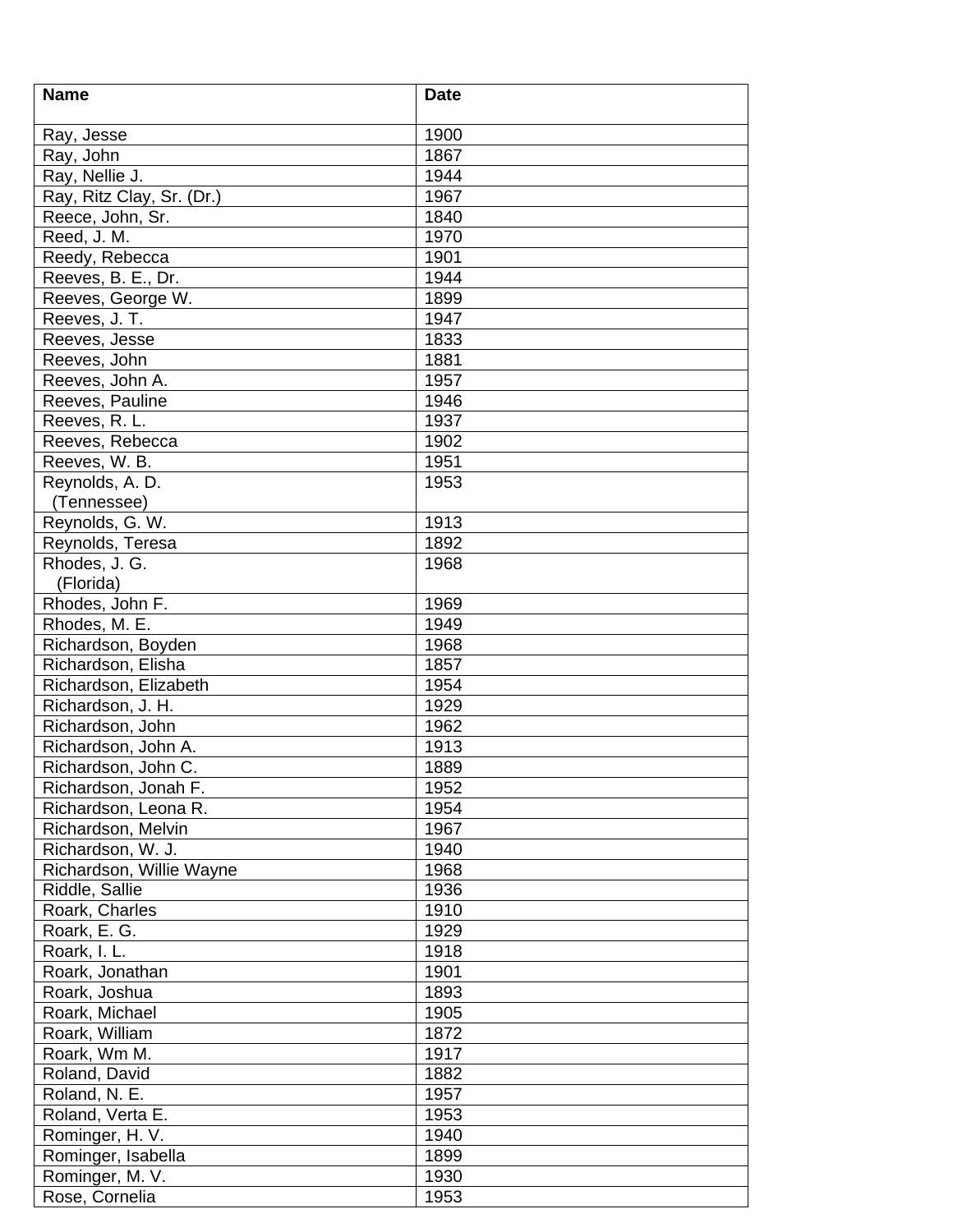| <b>Name</b>          | <b>Date</b> |
|----------------------|-------------|
|                      |             |
| Ross, Reuben         | 1820        |
| Roten, Jacob         | 1904        |
| Roten, Larkin        | 1881        |
| Roten, Pearl Roland  | 1969        |
| Roten, William       | 1875        |
| Roup, John M.        | 1907        |
| Rowland, Margaret    | 1961        |
| Rutherford, Wiley    | 1942        |
| S                    |             |
| Saltz, Charlie       | 1957        |
| Saltz, Pearl M.      | 1968        |
| Sanders, Richard     | 1858        |
| Sapp, C.W.           | 1955        |
| Scarborough, Sarah   | 1954        |
| Scot, James A.       | 1903        |
| Scott, Hettie A.     | 1947        |
| Scott, James H.      | 1960        |
| Segraves, J. Lester  | 1966        |
| Segraves, Lillie     | 1951        |
| Sells, Dewey A.      | 1950        |
| Senter, Nathaniel M. | 1877        |
| Severt, Frederick    | 1875        |
| Severt, J. F.        | 1935        |
| Severt, J. G.        | 1907        |
| Severt, Wiley B.     | 1964        |
| Sexton, David        | 1904        |
| Sexton, W. H.        | 1966        |
| Sexton, Walter R.    | 1952        |
| Sharpe, David Settle | 1965        |
| Sharpe, Douglas S.   | 1969        |
| Sharpe, Mary Settle  | 1955        |
| Shatley, Causby      | 1968        |
| Shatley, E. S.       | 1963        |
| Shatley, Henry       | 1919        |
| Shatley, T. L.       | 1959        |
| Shatly, Henry        | 1940        |
| Shearer, Robert      | 1845        |
| Sheets, H. C.        | 1957        |
| Sheets, J. F.        | 1929        |
| Sheets, Larmer V.    | 1970        |
| Sheets, Mack         | 1966        |
| Sheets, Peter R.     | 1958        |
| Sheets, Sarah Ann    | 1910        |
| Sheets, T. J.        | 1965        |
| Shephard, J. W.      | 1899        |
| Shepherd, Gardner    | 1880        |
| Shepherd, James      | 1905        |
| Shepherd, Levi       | 1903        |
| Shepherd, M. A.      | 1968        |
| Shepherd, Melvin     | 1896        |
| Shoaf, W. P.         | 1956        |
| Shoop, Jennie J.     | 1948        |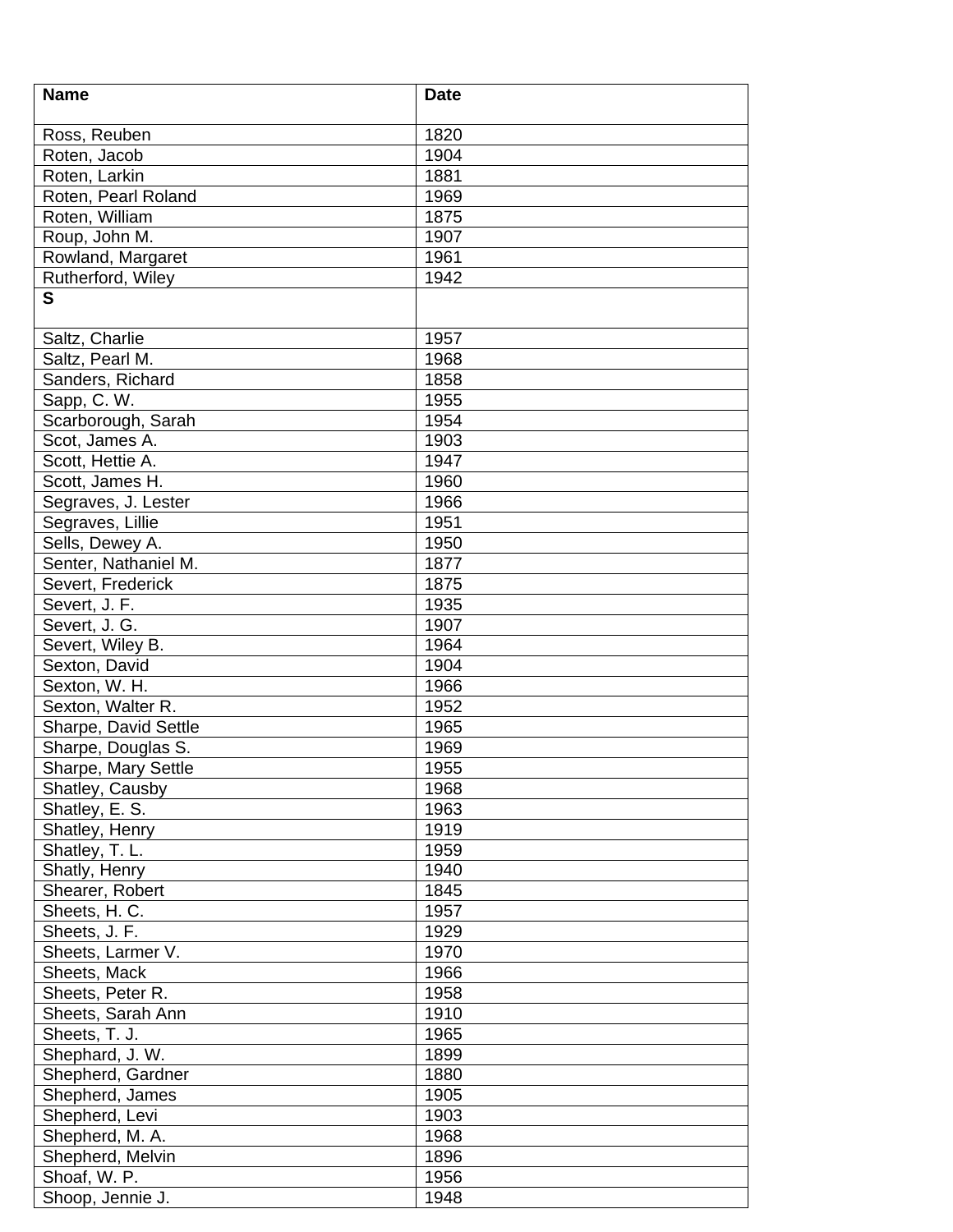| <b>Name</b>                        | <b>Date</b> |
|------------------------------------|-------------|
| Shull, Mary                        | ca. (1852)  |
| Shull, Simon                       | 1813        |
| Shumaker, A. R.                    | 1969        |
| Smith, Cleve                       | 1966        |
| Smith, Grace B.                    | 1947        |
| Smith, Hugh                        | 1863        |
| Smith, J. A., Dr.                  | 1967        |
| Smith, James G.                    | 1872        |
| Smith, Mamie Wallace               | 1952        |
| Smith, William B.                  | 1864        |
| Smithdale, Elizabeth               | 1865        |
| Smithdeal, Tobias                  | 1900        |
| Smithey, Chas. H.                  | 1953        |
| Smithey, J. H.                     | 1944        |
| Snyder, Emanuel B.                 | 1918        |
| Spaulding, Moses                   | 1940        |
| Spencer, Amanda                    | 1962        |
| Spencer, Jason                     | 1964        |
| Spencer, M. V. Davis               | 1964        |
| Stamper, Bessie E.                 | 1963        |
|                                    | 1890        |
| Stamper, John<br>Stamper, Jonathan | 1822        |
|                                    |             |
| Stanberry, George H.               | 1938        |
| Stanberry, S. Monroe               | 1950        |
| Stanley, J. M.                     | 1966        |
| Stedham, John                      | 1864        |
| Stike, Roby G.                     | 1940        |
| Street, Elijah                     | 1956        |
| Stringer, Callie                   | 1952        |
| Stuart, Catherine                  | 1932        |
| Stuart, E. L.                      | 1957        |
| Stuart, I. H.                      | 1940        |
| Stuart, Mantie                     | 1966        |
| Stuart, Newell                     | 1903        |
| Stuart, Sarah                      | 1907        |
| Stump, Christopher C.              | 1880        |
| Stump, Ina Duvall                  | 1950        |
| Stump, J. L.                       | 1947        |
| Stump, Sessie Mae                  | 1964        |
| Sturgill, Francis, Sr.             | 1842        |
| Sturgill, G. D.                    | 1949        |
| Sturgill, Isom                     | 1968        |
| Sturgill, Nora V.                  | 1958        |
| Sutherland, Emma I.                | 1936        |
| Sutherland, J. A.                  | 1930        |
| Sutherland, J. T.                  | 1963        |
| Sutherland, Sarah                  | 1930        |
| Sutherland, Thomas A. and          |             |
| Ocie L. Sutherland                 | 1968        |
| Sutherland, Zelphia Oliver         | 1966        |
| т                                  |             |
| Tatum, G. H.                       | 1938        |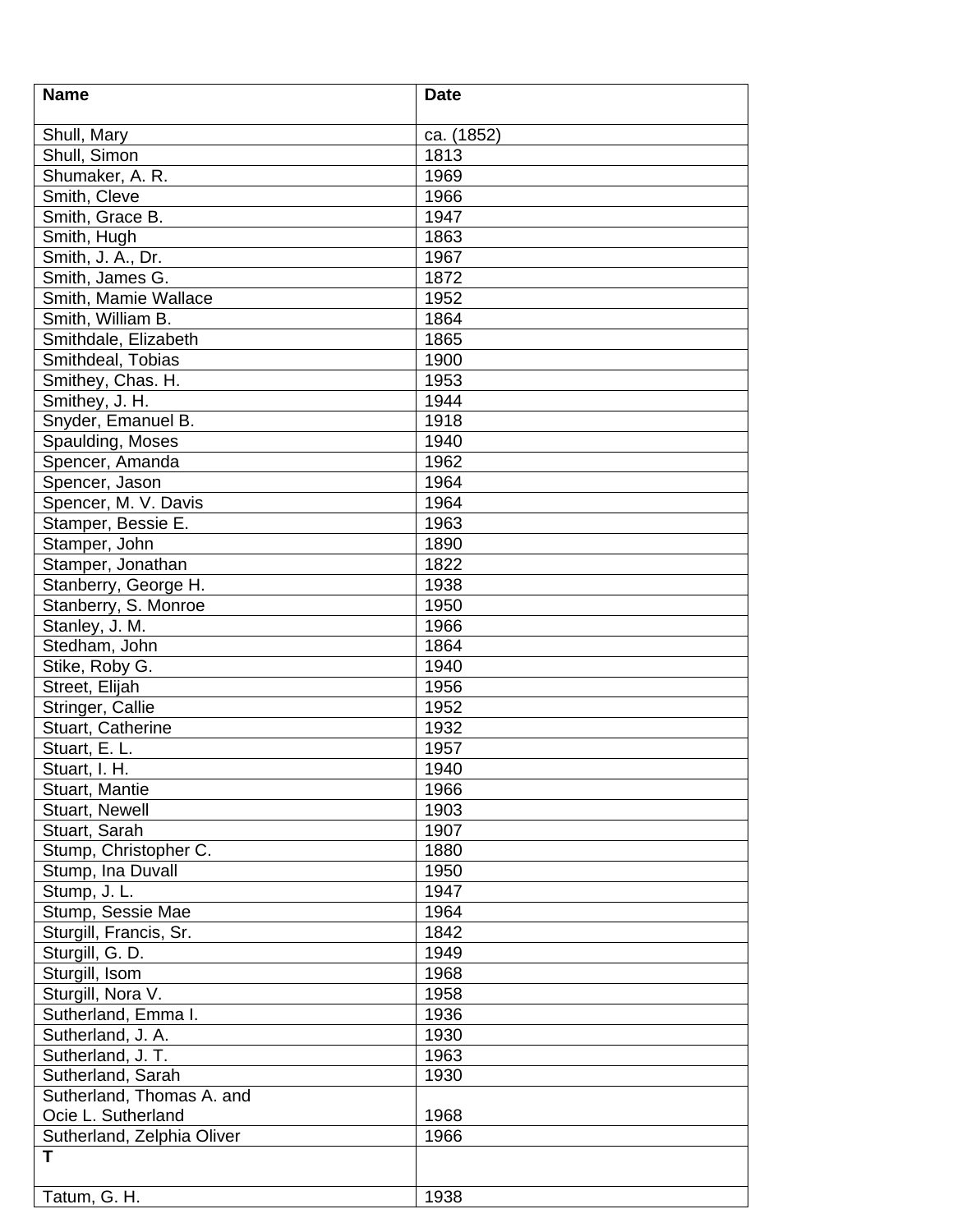| <b>Name</b>            | <b>Date</b> |
|------------------------|-------------|
| Tatum, James           | 1828        |
| Tatum, Joseph          | 1889        |
| Taylor, Azalea D. Hamm | 1968        |
| Taylor, Charles        | 1887        |
| Taylor, Helen N.       | 1900        |
| Taylor, Mary E.        | 1901        |
| Taylor, Robert H. and  | 1964        |
| Clancie P. Taylor      |             |
| Taylor, Thomas W.      | 1930        |
| Taylor, W. A.          | 1935        |
| Taylor, William        | 1823        |
| Taylor, William        | 1893        |
| Taylor, William H.     | 1906        |
| Teague, Moses          | 1881        |
| Tedder, E. S.          | 1968        |
| Testerman, Nelson      | 1943        |
| Testerman, Peter       | 1879        |
| Thomas, J. J.          | 1943        |
| Thomas, Jennie         | 1968        |
| Thomas, John D.        | 1931        |
| Thomas, Lula           | 1962        |
| Thomas, Paul J.        | 1952        |
| Thomas, Richard        | 1917        |
| Thomas, S. J.          | 1944        |
| Thompson, Alice        | 1963        |
| Thompson, Carson       | 1962        |
| Thompson, Elijah       | 1916        |
| Thompson, G. F.        | 1939        |
| Thompson, Martha       | 1943        |
| Thompson, Virgil       | 1964        |
| Thompson, Wesley       | 1891        |
| Tilley, Roby           | 1969        |
| Todd, Eula (Billy)     | 1950        |
| Todd, Jennie           | 1945        |
| Todd, William B.       | 1967        |
| Tredway, Robert        | 1820        |
| Truitt, Ellen Jane     | 1919        |
| Tucker, E. F.          | 1949        |
| Tucker, H. C. and      | 1948        |
| Martha Tucker          |             |
| Tucker, Martha         | 1948        |
| Tucker, Nannie         | 1945        |
| Tulbert, James N.      | 1951        |
| Turner, Andrew         | 1848        |
| Turner, Standiford     | 1885        |
| Turner, William        | 1885        |
| Turnmire, Alice D.     | 1968        |
| Tyson, Lawrence B.     | 1966        |
| U                      |             |
|                        |             |
| Utzman, John           | 1909        |
| $\mathbf v$            |             |
|                        |             |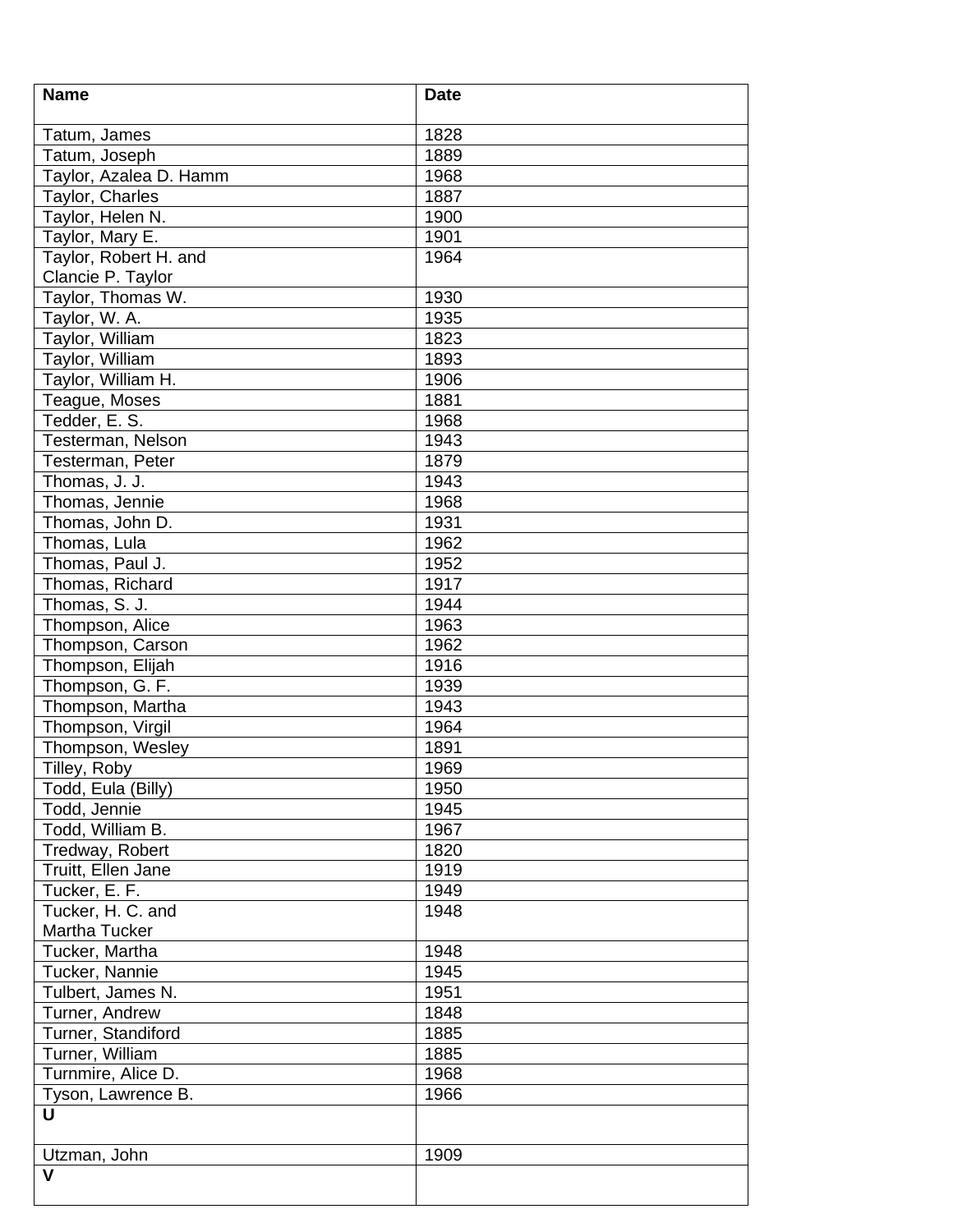| <b>Name</b>            | <b>Date</b> |
|------------------------|-------------|
| Vanderford, Herman and | 1967        |
| Jewel M. Vanderford    |             |
| Vannoy, John H.        | 1885        |
| Vannoy, L. S.          | 1954        |
| Vanover, William       | 1918        |
| Vaught, Robert C.      | 1966        |
| Vineyard, Richard      | 1954        |
| W                      |             |
| Waddell, B. C.         | 1946        |
| Waddell, Eugene        | 1968        |
| Waddell, Maude         | 1968        |
| Waddell, Muncy H.      | 1967        |
| Waddell, Roby          | 1911        |
| Wagg, John             | 1838        |
| Waggoner, Henry        | 1885        |
| Waggoner, J. H.        | 1904        |
| Wagoner, J. H.         | 1953        |
| Walker, Joe E.         | 1965        |
| Wallace, W. W.         | 1944        |
| Walters, J. E.         | 1931        |
| Walters, J. E.         | 1968        |
| Walters, John F.       | 1958        |
| Ward, Benjamin         | 1820        |
| Warden, Bertha T.      | 1965        |
| Warden, E. F.          | 1963        |
| Warren, Peter M.       | 1894        |
| Waters, Martha J.      | 1920        |
| Waters, Welborn        | 1879        |
| Watson, Carrie T.      | 1912        |
| Watson, F. M.          | 1940        |
| Watson, Noah           | 1948        |
| Watson, R.             | 1938        |
| Watson, S. C.          | 1947        |
| Watson, W. S.          | 1942        |
| Watts, Parks E.        | 1947        |
| Waugh, James           | 1875        |
| Waugh, James P.        | 1891        |
| Waugh, N. H.           | 1915        |
| Wayman, Thomas         | 1876        |
| Weaver, Ambrose        | 1910        |
| Weaver, B. M.          | 1884        |
| Weaver, Charles B.     | 1966        |
| Weaver, Clyde B.       | 1968        |
| Weaver, D. D.          | 1948        |
| Weaver, Elisha         | 1913        |
| Weaver, Gideon         | 1882        |
| Weaver, Hiram          | 1873        |
| Weaver, Ida            | 1952        |
| Weaver, Joshua Lee     | 1915        |
| Weaver, Lillie V.      | 1969        |
| Weaver, Maggie D.      | 1969        |
| Weaver, Zeb V.         | 1962        |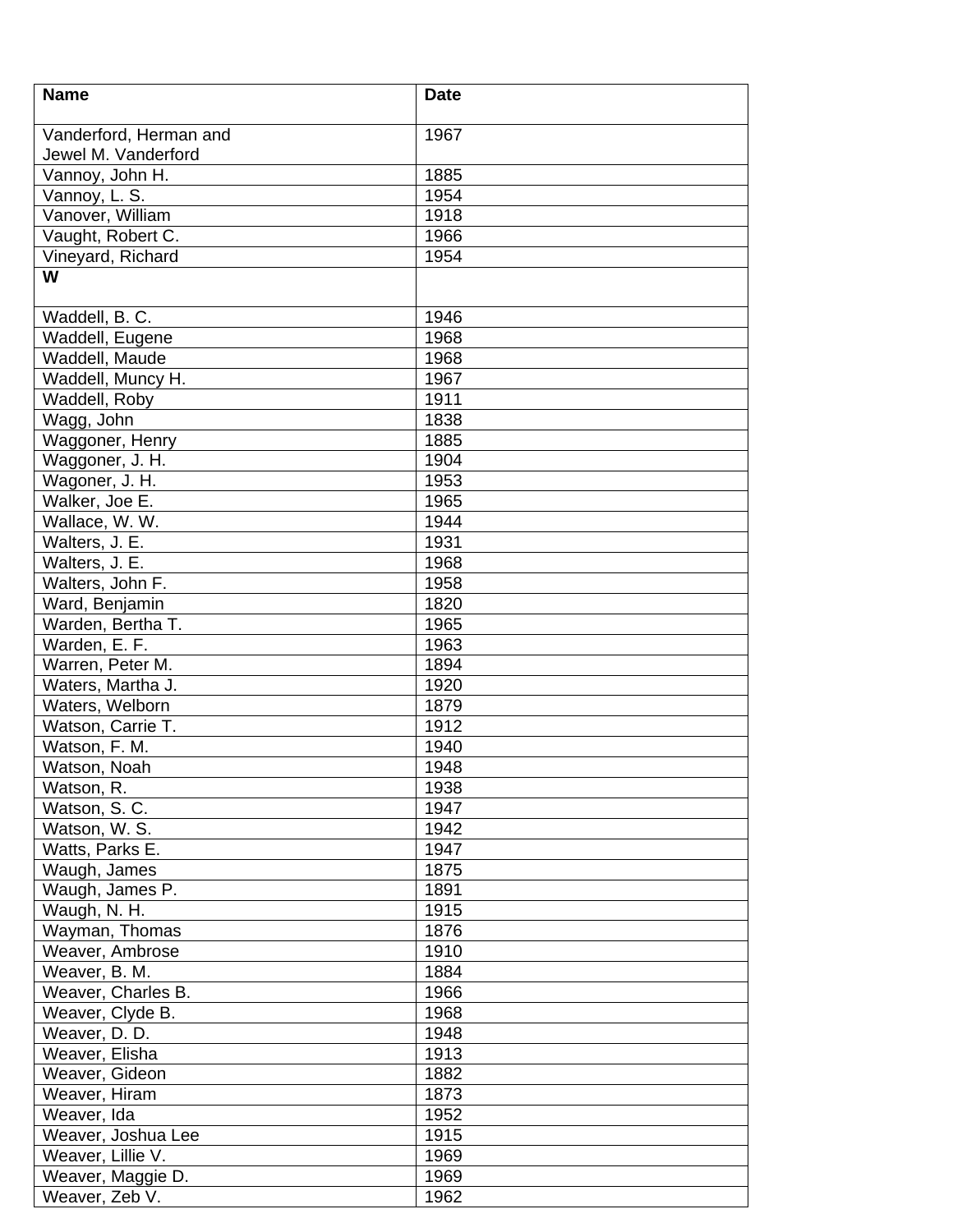| <b>Name</b>            | <b>Date</b> |
|------------------------|-------------|
|                        |             |
| Weaver. Gideon         | 1882        |
| Welch, James           | 1898        |
| Welch, James           | 1947        |
| Wells, Winfield S.     | 1966        |
| West, Floyd K.         | 1930        |
| West, Rollie J.        | 1932        |
| Whitaker, Peter        | 1852        |
| White, Mabel V. B.     | 1969        |
| White, R. T.           | 1964        |
| Whitley, J. Eddie      | 1968        |
| Wilcox, Annie R.       | 1950        |
| Wilcox, Cynthia Hart   | 1970        |
| Wilcox, Martin         | 1916        |
| Williams, C. H.        | 1965        |
| Williams, Elvira       | 1929        |
| Williams, Herman       | 1917        |
| Williams, Lewis        | 1849        |
| Williams, Maggie       | 1940        |
| Williams, Matthias     | 1849        |
| Williams, Nancy        | 1917        |
| (Maryland)             |             |
| Williams, Q. G.        | 1967        |
| Williams, Roxie Pearl  | 1951        |
| Williams, W. M.        | 1915        |
| Willis, Leanor         | 1842        |
| Wilson, Caroline E.    | 1901        |
| Wilson, Ellen          | 1952        |
| Wilson, G. D.          | 1952        |
| Wilson, John L.        | 1937        |
| Wilson, R. B.          | 1949        |
| Wilson, Verda          | 1969        |
| Wilson, W. A.          | 1951        |
| Winebarger, C. L.      | 1945        |
| Winebarger, Hiram      | 1905        |
| Winebarger, N. W.      | 1964        |
| Witherspoon, W. H.     | 1942        |
| Wood, Margaret Reeves  | 1938        |
| Woodie, Archie Quinten | 1962        |
| (Ohio)                 |             |
| Woodie, C. W.          | 1964        |
| Woodie, John           | 1936        |
| Woodie, Mattie         | 1963        |
| Woodruff, Callie C.    | 1970        |
| Woodruff, Daniel Davis | 1899        |
| Woodruff, John         | 1831        |
| Woods, Juanita Y.      | 1966        |
| Woody, Jackson         | 1910        |
| Woody, James           | 1914        |
| Worth, David           | 1888        |
| Worth, W. H.           | 1942        |
| Wright, Ruth T.        | 1965        |
| Wyatt, John            | 1895        |
| Wyatt, Walter          | 1963        |